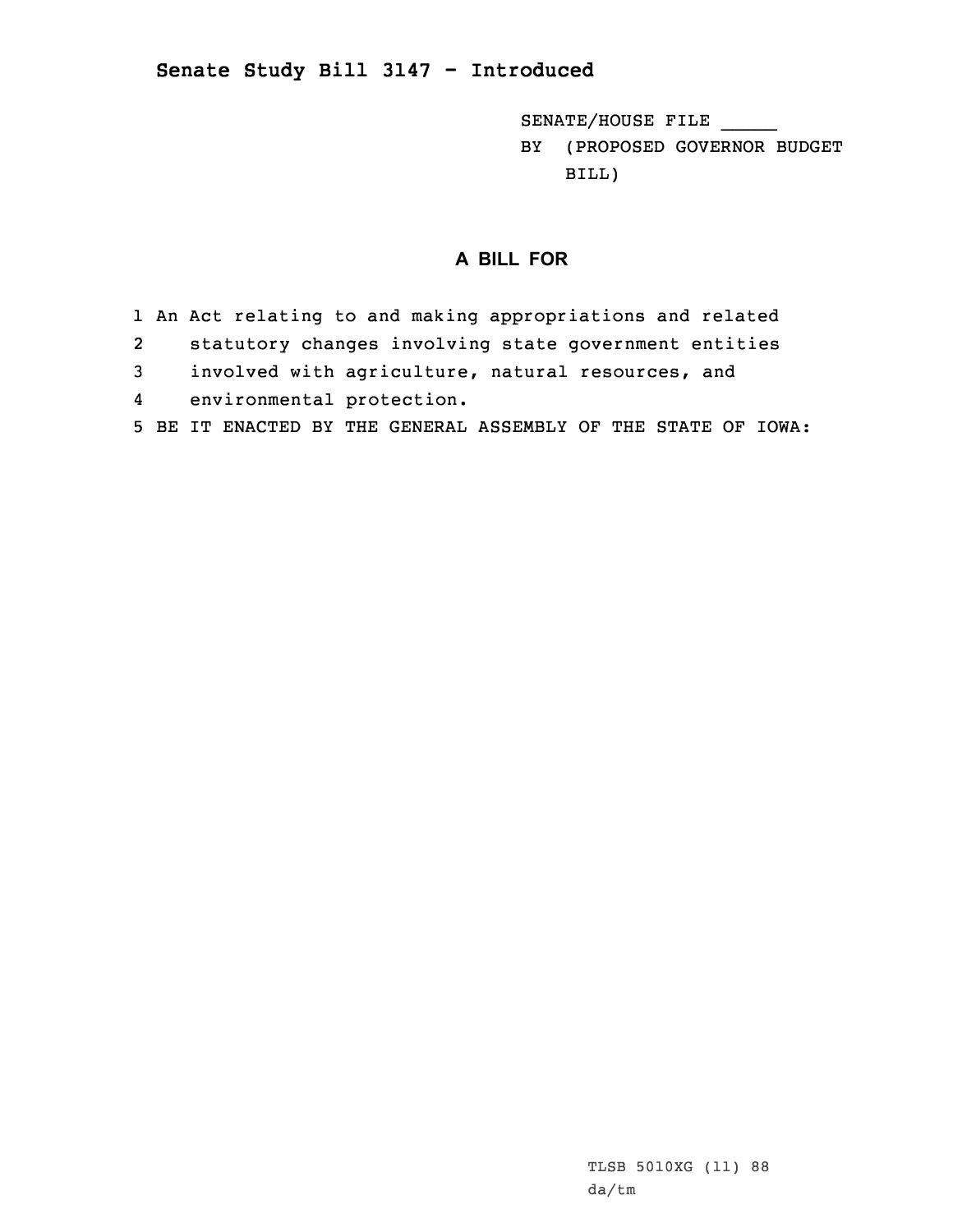1 DIVISION I 2 DEPARTMENT OF AGRICULTURE AND LAND STEWARDSHIP GENERAL FUND APPROPRIATION 4Section 1. GENERAL FUND - DEPARTMENT. 1. There is appropriated from the general fund of the state to the department of agriculture and land stewardship for the fiscal year beginning July 1, 2020, and ending June 30, 2021, the following amount, or so much thereof as is necessary, to be used for the purposes designated: For purposes of supporting the department, including divisions, for administration, regulation, and programs and for salaries, support, maintenance, and miscellaneous purposes: .................................................. \$ 16,667,839 14 2. Of the amount appropriated in subsection 1, the following amount is transferred to Iowa state university of science and technology, to be used for the university's midwest grape and wine industry institute: .................................................. \$ 288,000 3. The department shall submit <sup>a</sup> report each quarter of the fiscal year to the legislative services agency, the department of management, the members of the joint appropriations subcommittee on agriculture and natural resources, and the chairpersons and ranking members of the senate and house committees on appropriations. The report shall describe in detail the expenditure of moneys appropriated in this section to support the department's administration, regulation, and programs. DESIGNATED APPROPRIATIONS MISCELLANEOUS FUNDS Sec. 2. UNCLAIMED PARI-MUTUEL WAGERING WINNINGS —— HORSE AND DOG RACING. There is appropriated from the moneys available under [section](https://www.legis.iowa.gov/docs/code/2020/99D.13.pdf) 99D.13 to the department of agriculture and land stewardship for the fiscal year beginning July 1, 2020, and ending June 30, 2021, the following amount, or so much thereof as is necessary, to be used for the purposes

-1-

LSB 5010XG (11) 88  $da/tm$   $1/24$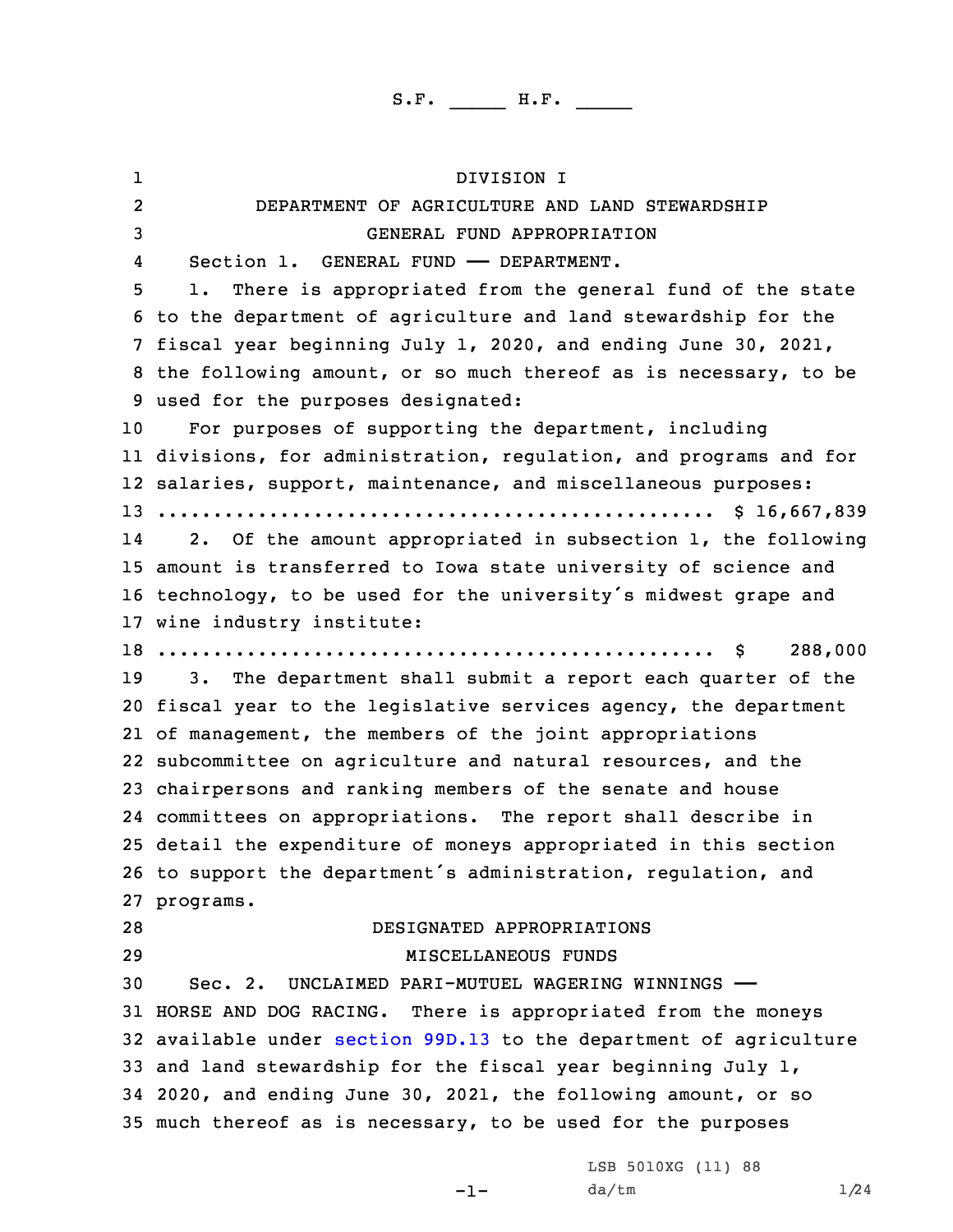designated: 2 For purposes of supporting the department's administration and enforcement of horse and dog racing law pursuant to section 99D.22, including for salaries, support, maintenance, and miscellaneous purposes: .................................................. \$ 305,516 Sec. 3. RENEWABLE FUEL INFRASTRUCTURE FUND —— MOTOR FUEL INSPECTION. There is appropriated from the renewable fuel infrastructure fund created in [section](https://www.legis.iowa.gov/docs/code/2020/159A.16.pdf) 159A.16 to the department of agriculture and land stewardship for the fiscal year beginning July 1, 2020, and ending June 30, 2021, the following amount, or so much thereof as is necessary, to be used for the purposes designated: 14 For purposes of the inspection of motor fuel, including salaries, support, maintenance, and miscellaneous purposes: .................................................. \$ 500,000 SPECIAL APPROPRIATIONS 18 GENERAL FUND Sec. 4. DAIRY REGULATION. 1. There is appropriated from the general fund of the state to the department of agriculture and land stewardship for the fiscal year beginning July 1, 2020, and ending June 30, 2021, the following amount, or so much thereof as is necessary, to be used for the purposes designated: For purposes of performing functions pursuant to section 192.109, including conducting <sup>a</sup> survey of grade "A" milk and certifying the results to the secretary of agriculture: .................................................. \$ 189,196 2. Notwithstanding [section](https://www.legis.iowa.gov/docs/code/2020/8.33.pdf) 8.33, moneys appropriated in this section that remain unencumbered or unobligated at the close of the fiscal year shall not revert but shall remain available to be used for the purposes designated until the close of the succeeding fiscal year. Sec. 5. LOCAL FOOD AND FARM PROGRAM. 1. There is appropriated from the general fund of the state

 $-2-$ 

LSB 5010XG (11) 88 da/tm 2/24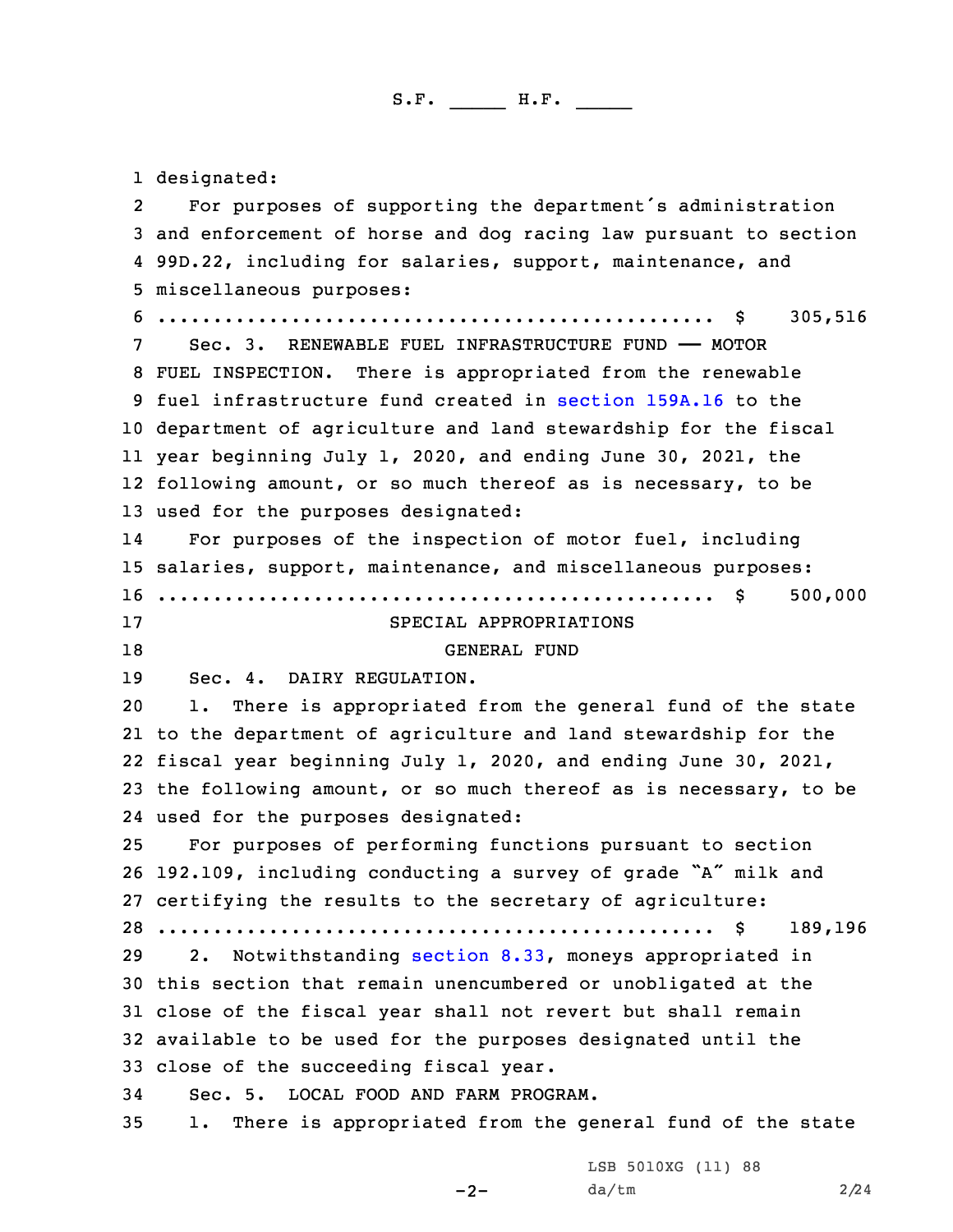to the department of agriculture and land stewardship for the fiscal year beginning July 1, 2020, and ending June 30, 2021, the following amount, or so much thereof as is necessary, to be used for the purposes designated:

5 For purposes of supporting the local food and farm program 6 pursuant to [chapter](https://www.legis.iowa.gov/docs/code/2020/267A.pdf) 267A:

7 .................................................. \$ 75,000

 2. The department shall enter into <sup>a</sup> cost-sharing agreement with Iowa state university of science and technology to support the local food and farm program coordinator position as part of the university's cooperative extension service in agriculture 12 and home economics pursuant to [chapter](https://www.legis.iowa.gov/docs/code/2020/267A.pdf) 267A.

 3. Notwithstanding [section](https://www.legis.iowa.gov/docs/code/2020/8.33.pdf) 8.33, moneys appropriated in this section that remain unencumbered or unobligated at the close of the fiscal year shall not revert but shall remain available to be used for the purposes designated until the close of the succeeding fiscal year.

18 Sec. 6. AGRICULTURAL EDUCATION.

19 1. There is appropriated from the general fund of the state to the department of agriculture and land stewardship for the fiscal year beginning July 1, 2020, and ending June 30, 2021, the following amount, or so much thereof as is necessary, to be used for the purposes designated:

24 For purposes of allocating moneys to an Iowa association 25 affiliated with <sup>a</sup> national organization which promotes 26 agricultural education providing for future farmers:

27 .................................................. \$ 25,000

 2. Notwithstanding [section](https://www.legis.iowa.gov/docs/code/2020/8.33.pdf) 8.33, moneys appropriated in this section that remain unencumbered or unobligated at the close of the fiscal year shall not revert but shall remain available to be used for the purposes designated until the close of the succeeding fiscal year.

33 Sec. 7. FOREIGN ANIMAL DISEASES AFFLICTING LIVESTOCK. 34 There is appropriated from the general fund of the state to the 35 department of agriculture and land stewardship for the fiscal

 $-3-$ 

LSB 5010XG (11) 88  $da/tm$  3/24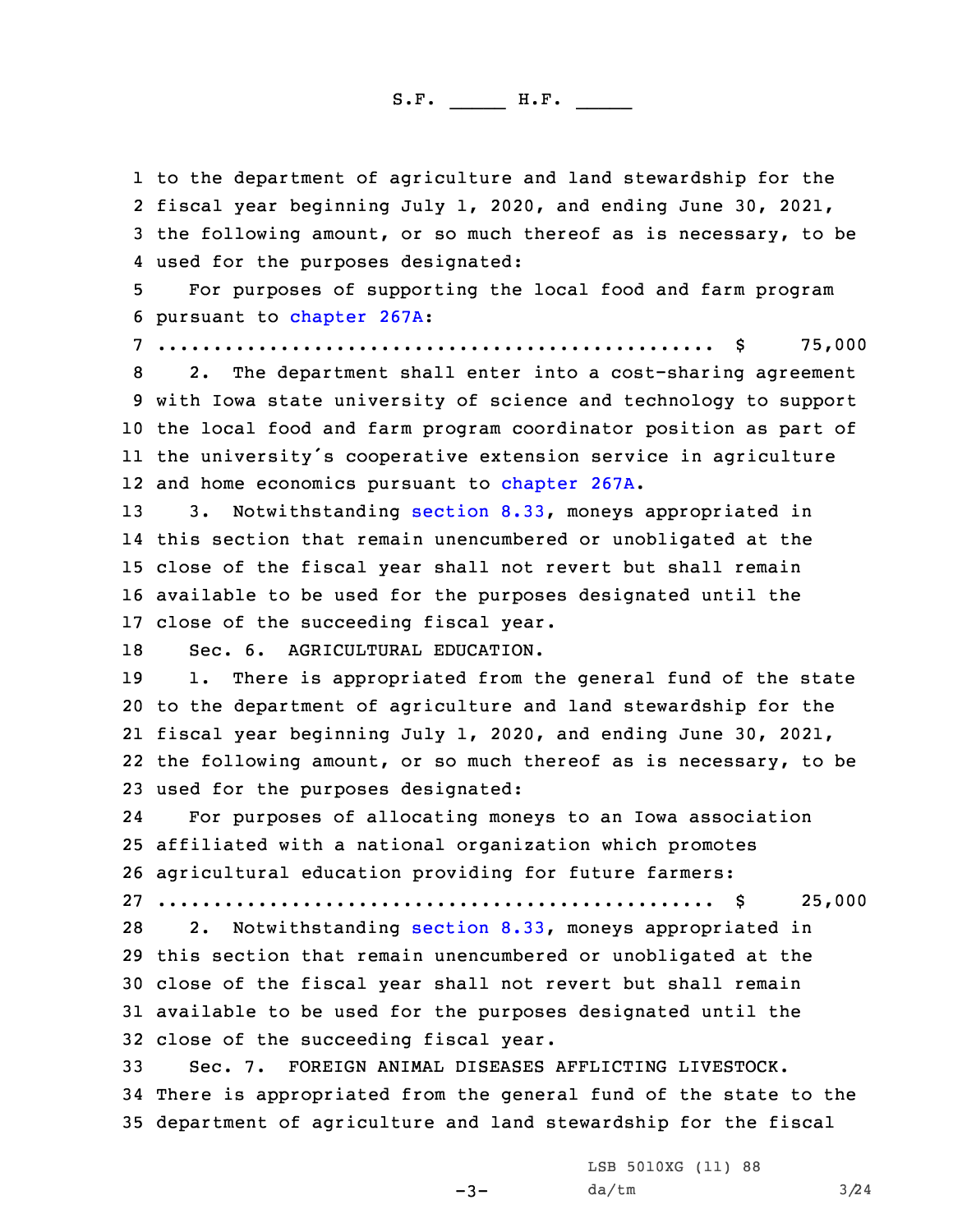year beginning July 1, 2020, and ending June 30, 2021, the following amount, or so much thereof as is necessary, to be used for the purposes designated: 4 For deposit in the foreign animal disease preparedness and response fund created in [section](https://www.legis.iowa.gov/docs/code/2020/163.3B.pdf) 163.3B: .................................................. \$ 1,000,000 Sec. 8. FARMERS WITH DISABILITIES PROGRAM. 1. There is appropriated from the general fund of the state to the department of agriculture and land stewardship for the fiscal year beginning July 1, 2020, and ending June 30, 2021, the following amount, or so much thereof as is necessary, to be used for the purposes designated: For purposes of supporting <sup>a</sup> program for farmers with disabilities: .................................................. \$ 180,000 2. The moneys appropriated in subsection 1 shall be used for the public purpose of providing <sup>a</sup> grant to <sup>a</sup> national nonprofit organization with over 80 years of experience in assisting children and adults with disabilities and special needs. The moneys shall be used to support <sup>a</sup> nationally recognized program that began in 1986 and has been replicated in at least 30 other states, but which is not available through any other entity in this state, and that provides assistance to farmers with disabilities in all 99 counties to allow the farmers to remain in their own homes and be gainfully engaged in farming through provision of agricultural worksite and home modification consultations, peer support services, services to families, information and referral, and equipment loan services. 3. Notwithstanding [section](https://www.legis.iowa.gov/docs/code/2020/8.33.pdf) 8.33, moneys appropriated in this section that remain unencumbered or unobligated at the close of the fiscal year shall not revert but shall remain available for expenditure for the purposes designated until the close of the succeeding fiscal year. Sec. 9. AGRICULTURAL DRAINAGE WELL CLOSURES. 1. There is appropriated from the general fund of the state

 $-4-$ 

LSB 5010XG (11) 88  $da/tm$  4/24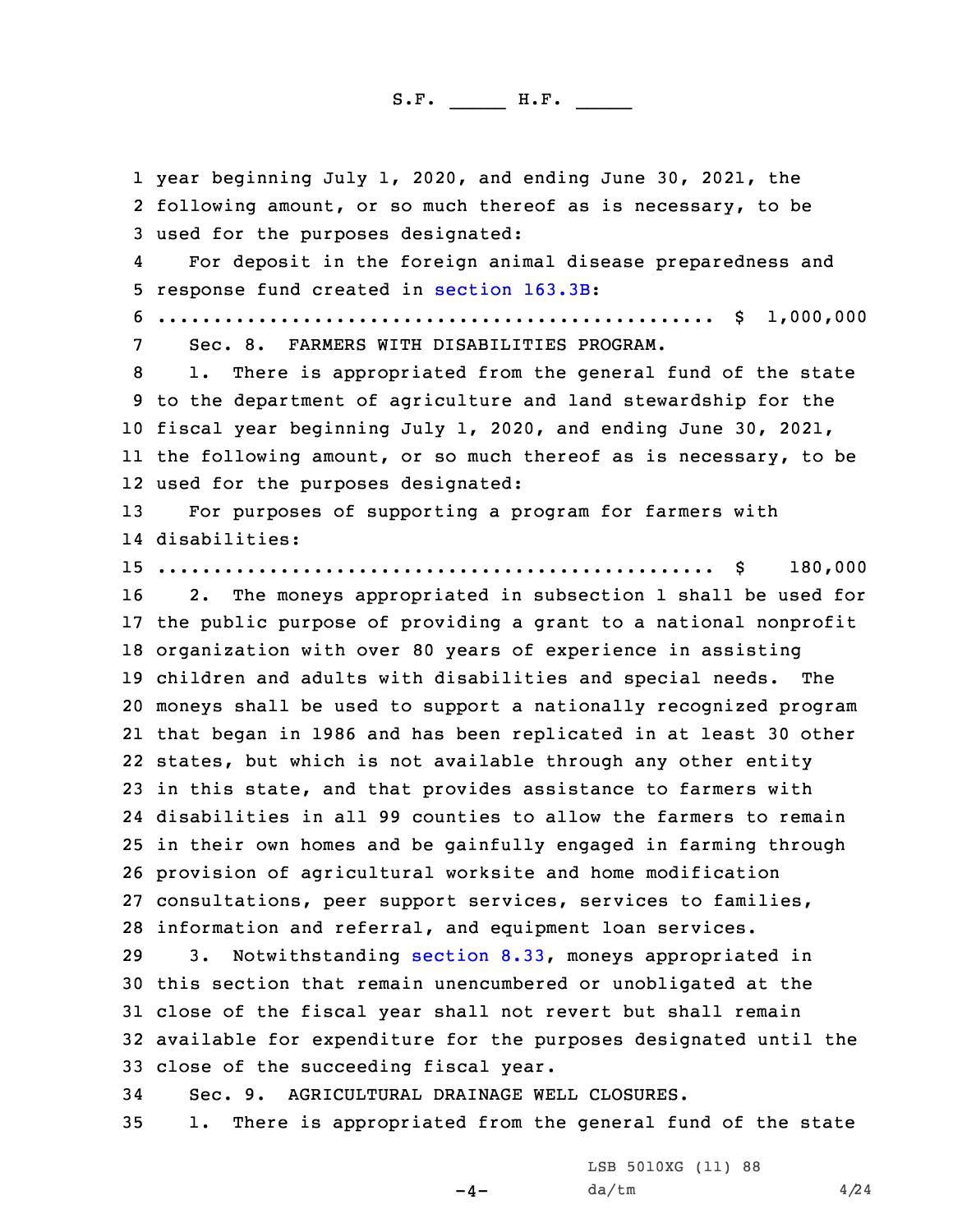to the department of agriculture and land stewardship for the fiscal year beginning July 1, 2020, and ending June 30, 2021, the following amount, or so much thereof as is necessary, to be used for the purposes designated: For deposit in the agricultural drainage well water quality assistance fund created in section 460.303 for purposes of supporting the agricultural drainage well water quality assistance program as provided in section 460.304: .................................................. \$ 1,875,000 2. Not more than 10 percent of the moneys appropriated in subsection 1 may be used for costs of administration and implementation of soil conservation practices. DIVISION II 14 GENERAL FUND DEPARTMENT OF AGRICULTURE AND LAND STEWARDSHIP WATER QUALITY INITIATIVE 17 Sec. 10. WATER QUALITY INITIATIVE - GENERAL. 18 1. There is appropriated from the general fund of the state to the department of agriculture and land stewardship for the fiscal year beginning July 1, 2020, and ending June 30, 2021, the following amount, or so much thereof as is necessary, to be used for the purposes designated: For deposit in the water quality initiative fund created in section 466B.45, for purposes of supporting the water quality initiative administered by the division of soil conservation and water quality as provided in section [466B.42](https://www.legis.iowa.gov/docs/code/2020/466B.42.pdf), including salaries, support, maintenance, and miscellaneous purposes: .................................................. \$ 1,500,000 2. a. The moneys appropriated in subsection 1 shall be used to support projects in subwatersheds as designated by the division that are part of high-priority watersheds identified by the water resources coordinating council established pursuant to [section](https://www.legis.iowa.gov/docs/code/2020/466B.3.pdf) 466B.3. b. The moneys appropriated in subsection 1 shall be used to support projects in watersheds generally, including regional

 $-5-$ 

LSB 5010XG (11) 88  $da/tm$  5/24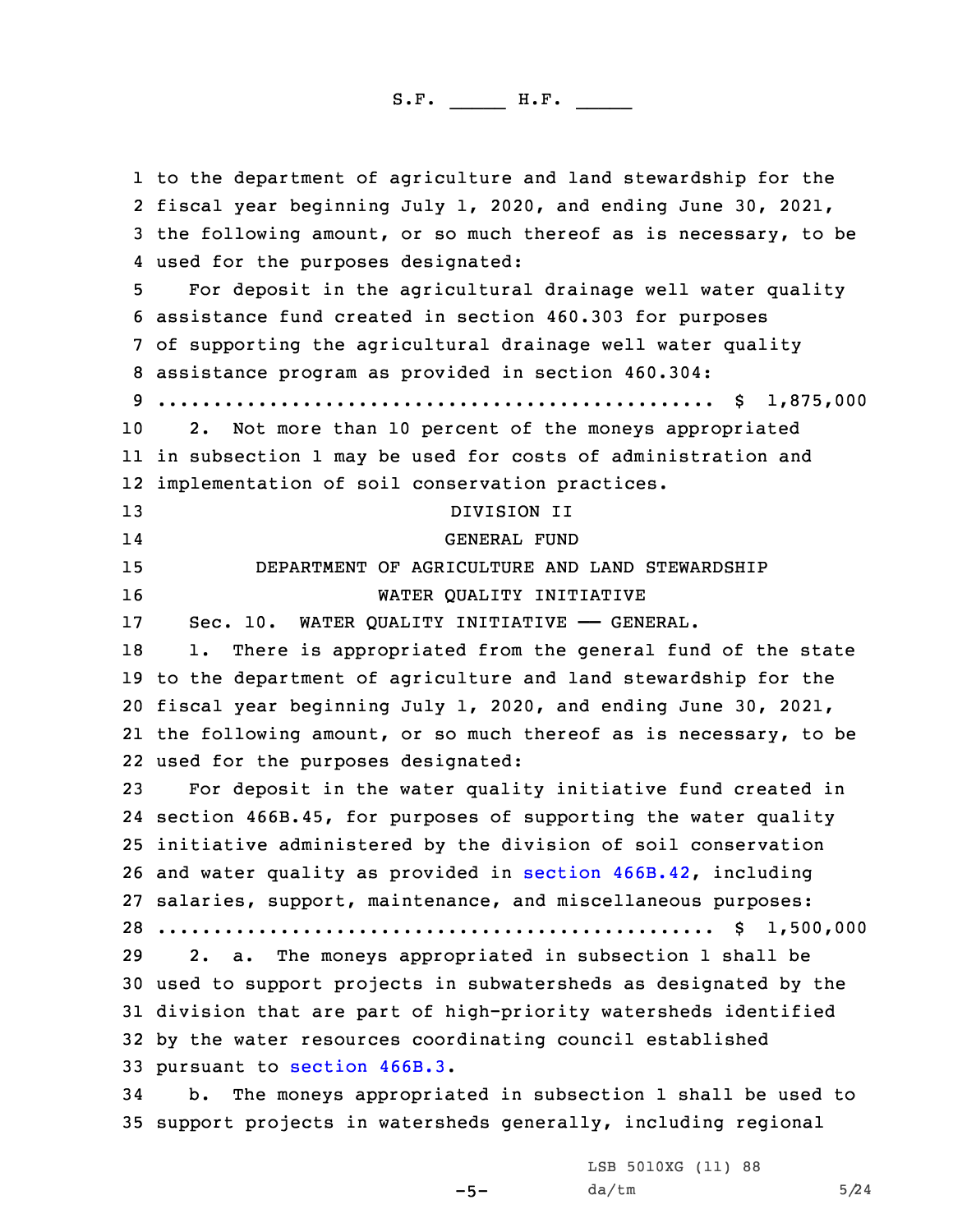1 watersheds, as designated by the division and high-priority 2 watersheds identified by the water resources coordinating 3 council established pursuant to section 466B.3.

4 3. In supporting projects in subwatersheds and watersheds as provided in subsection 2, all of the following shall apply: a. The demonstration projects shall utilize water quality practices as described in the Iowa nutrient reduction strategy as defined in section [455B.171](https://www.legis.iowa.gov/docs/code/2020/455B.171.pdf).

 b. The division shall implement demonstration projects as provided in paragraph "a" by providing for participation by persons who hold <sup>a</sup> legal interest in agricultural land used in farming. To every extent practical, the division shall provide for collaborative participation by such persons who hold <sup>a</sup> legal interest in agricultural land located within the same subwatershed.

 c. The division shall implement <sup>a</sup> demonstration project on <sup>a</sup> cost-share basis as determined by the division. However, except for edge-of-field practices, the state's share of the amount shall not exceed 50 percent of the estimated cost of establishing the practice as determined by the division or 50 percent of the actual cost of establishing the practice, whichever is less.

 d. The demonstration projects shall be used to educate other persons about the feasibility and value of establishing similar water quality practices. The division shall promote field day events for purposes of allowing interested persons to establish water quality practices on their agricultural land.

 e. The division shall conduct water quality evaluations within supported subwatersheds. Within <sup>a</sup> reasonable period after accumulating information from such evaluations, the division shall create an aggregated database of water quality practices. Any information identifying <sup>a</sup> person holding <sup>a</sup> legal interest in agricultural land or specific agricultural land shall be <sup>a</sup> confidential record under [section](https://www.legis.iowa.gov/docs/code/2020/22.7.pdf) 22.7. 4. The moneys appropriated in subsection 1 shall be used

-6-

LSB 5010XG (11) 88  $da/tm$  6/24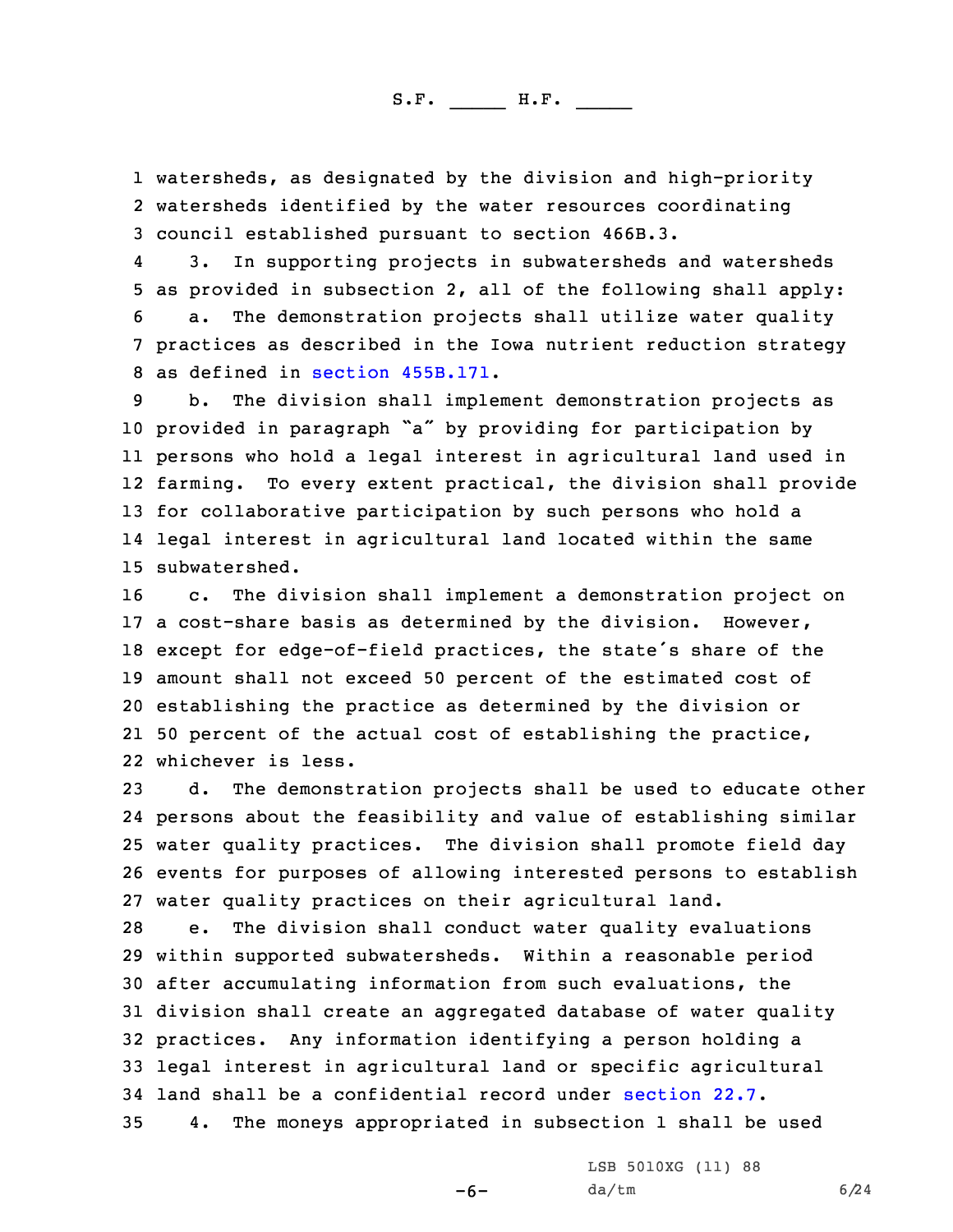to support education and outreach in <sup>a</sup> manner that encourages persons who hold <sup>a</sup> legal interest in agricultural land used for farming to implement water quality practices, including the establishment of such practices in watersheds generally, and not limited to subwatersheds or high-priority watersheds.

6 5. The moneys appropriated in subsection 1 may be used 7 to contract with persons to coordinate the implementation of 8 efforts provided in this section.

 6. The moneys appropriated in subsection 1 may be used by the department to support urban soil and water conservation efforts, which may include but are not limited to management practices related to bioretention, landscaping, the use of permeable or pervious pavement, and soil quality restoration. The moneys shall be allocated on <sup>a</sup> cost-share basis as provided in chapter 161A.

 7. Notwithstanding any other provision of law to the contrary, the department may use moneys appropriated in subsection 1 to carry out the provisions of this section on <sup>a</sup> cost-share basis in combination with other moneys available to the department from <sup>a</sup> state or federal source.

21 8. Not more than 10 percent of the moneys appropriated in this section may be used to pay for the costs of administering and implementing the water quality initiative by the department's division of soil conservation and water quality as provided in section 466B.42 and this section.

26 DIVISION III

27 DEPARTMENT OF NATURAL RESOURCES

28 Sec. 11. GENERAL FUND —— DEPARTMENT.

 1. There is appropriated from the general fund of the state to the department of natural resources for the fiscal year beginning July 1, 2020, and ending June 30, 2021, the following amount, or so much thereof as is necessary, to be used for the purposes designated:

34 For purposes of supporting the department, including 35 divisions, for administration, regulation, and programs and for

 $-7-$ 

LSB 5010XG (11) 88  $da/tm$  7/24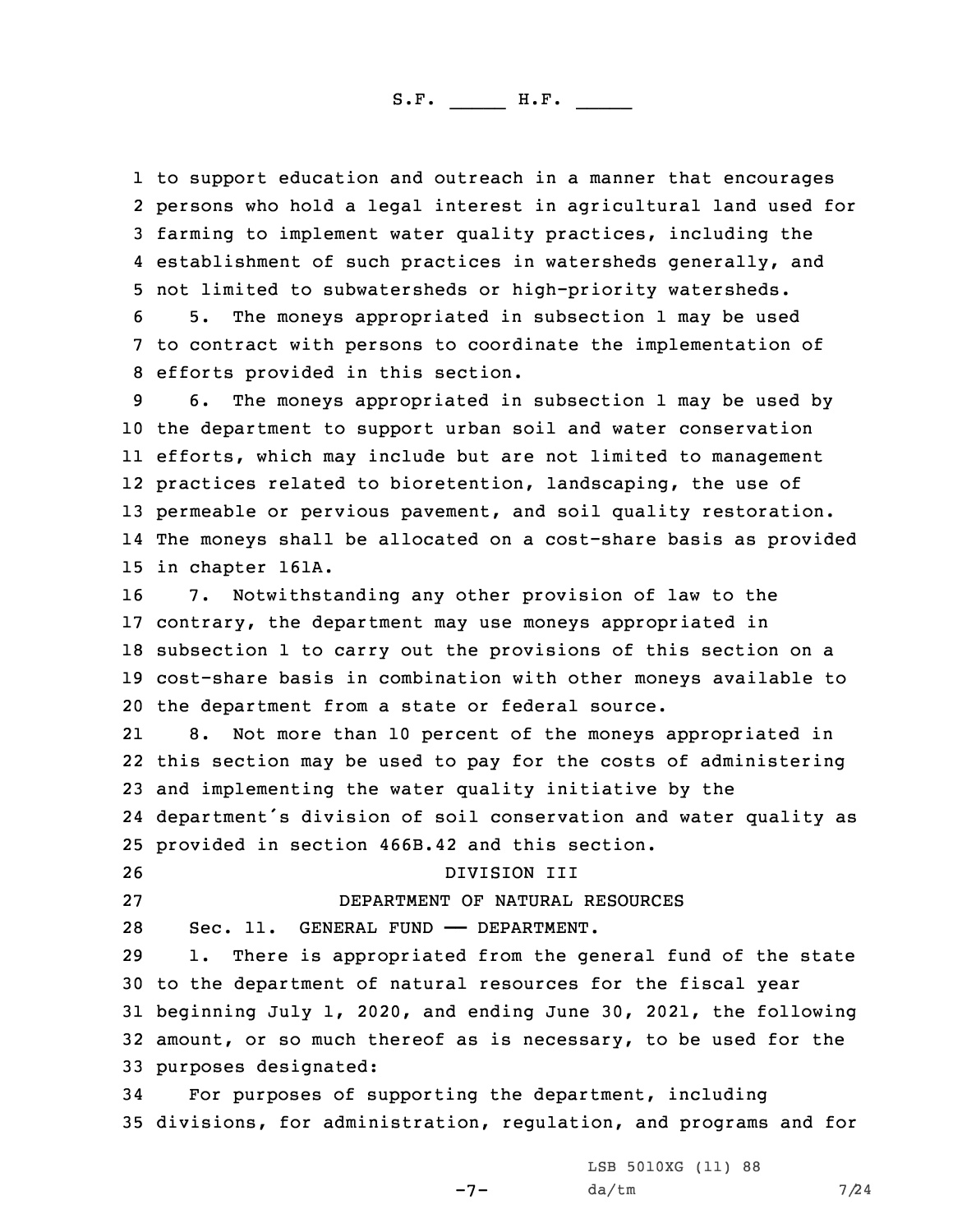salaries, support, maintenance, and miscellaneous purposes: .................................................. \$ 9,479,029 2. The department shall submit <sup>a</sup> report each quarter of the fiscal year to the legislative services agency, the department of management, the members of the joint appropriations subcommittee on agriculture and natural resources, and the chairpersons and ranking members of the senate and house committees on appropriations. The report shall describe in detail the expenditure of moneys appropriated under this section to support the department's administration, regulation, and programs. 12 Sec. 12. STATE FISH AND GAME PROTECTION FUND —— REGULATION AND ADVANCEMENT OF OUTDOOR ACTIVITIES. 14 1. There is appropriated from the state fish and game protection fund created pursuant to section 456A.17 to the department of natural resources for the fiscal year beginning July 1, 2020, and ending June 30, 2021, the following amount, or so much thereof as is necessary, to be used for the purposes designated: For purposes of supporting the regulation or advancement of hunting, fishing, or trapping, or the protection, propagation, restoration, management, or harvest of fish or wildlife, including for administration, regulation, law enforcement, and programs; and for salaries, support, maintenance, equipment, and miscellaneous purposes: .................................................. \$ 45,091,595 27 2. Notwithstanding section [455A.10](https://www.legis.iowa.gov/docs/code/2020/455A.10.pdf), the department may use the unappropriated balance remaining in the state fish and game protection fund to provide for the funding of health and life insurance premium payments from unused sick leave balances of conservation peace officers employed in <sup>a</sup> protection occupation who retire, pursuant to section [97B.49B](https://www.legis.iowa.gov/docs/code/2020/97B.49B.pdf). 3. Notwithstanding section [455A.10](https://www.legis.iowa.gov/docs/code/2020/455A.10.pdf), the department of natural resources may use the unappropriated balance remaining in the state fish and game protection fund for the fiscal

-8-

LSB 5010XG (11) 88  $da/tm$  8/24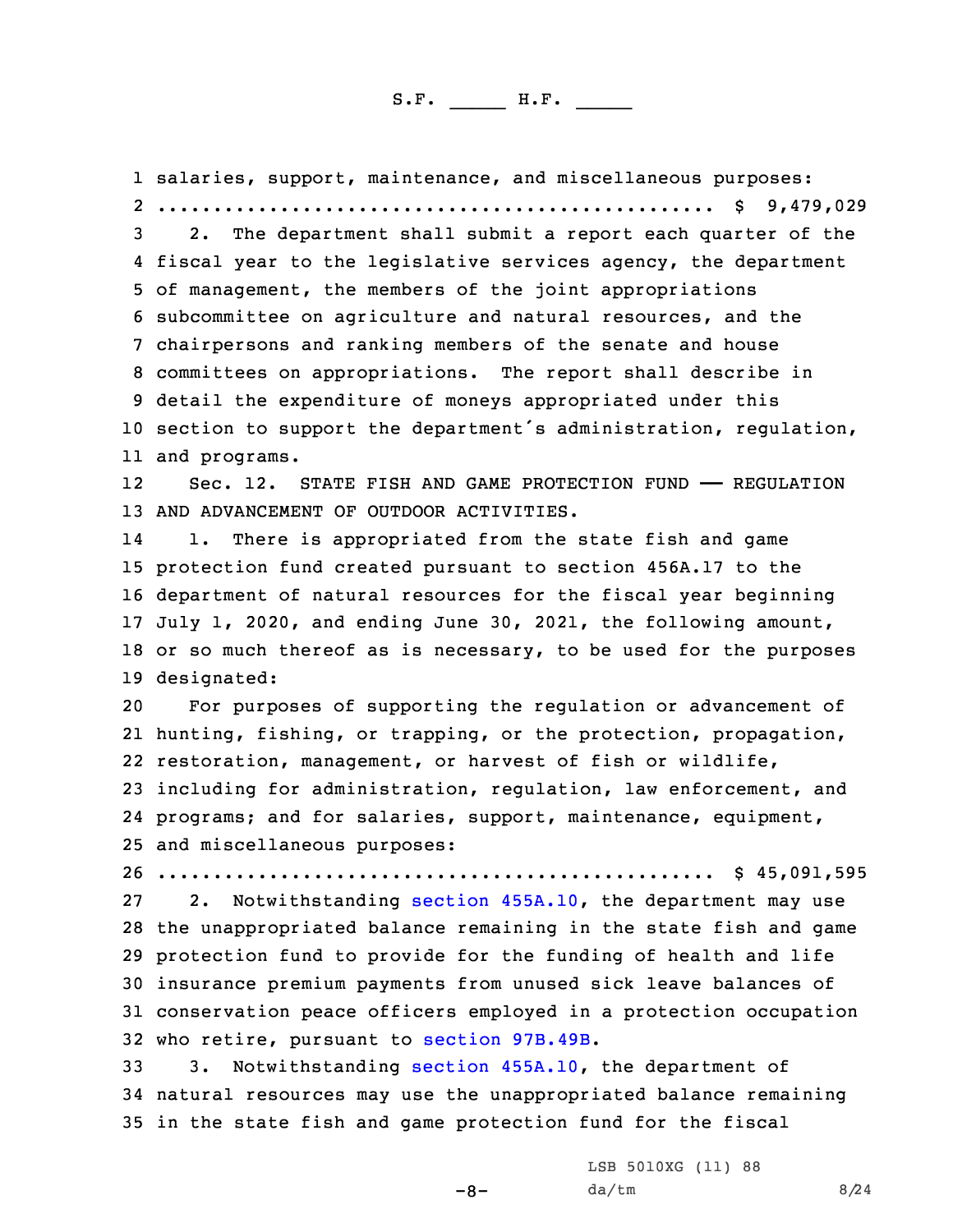year beginning July 1, 2020, and ending June 30, 2021, as is necessary to fund salary adjustments for departmental employees for which the general assembly has made an operating budget appropriation in subsection 1. Sec. 13. GROUNDWATER PROTECTION FUND —— WATER QUALITY. There is appropriated from the groundwater protection fund created in [section](https://www.legis.iowa.gov/docs/code/2020/455E.11.pdf) 455E.11 to the department of natural resources for the fiscal year beginning July 1, 2020, and ending June 30, 2021, from those moneys which are not allocated pursuant to that section, the following amount, or so much thereof as is necessary, to be used for the purposes designated: For purposes of supporting the department's protection of the state's groundwater, including for administration, regulation, and programs, and for salaries, support, maintenance, equipment, and miscellaneous purposes: .................................................. \$ 3,455,832 18 DESIGNATED APPROPRIATIONS 19 MISCELLANEOUS FUNDS Sec. 14. SPECIAL SNOWMOBILE FUND —— SNOWMOBILE PROGRAM. There is appropriated from the special snowmobile fund created under [section](https://www.legis.iowa.gov/docs/code/2020/321G.7.pdf) 321G.7 to the department of natural resources for the fiscal year beginning July 1, 2020, and ending June 30, 2021, the following amount, or so much thereof as is necessary, to be used for the purpose designated: For purposes of administering and enforcing the state snowmobile programs: .................................................. \$ 100,000 Sec. 15. UNASSIGNED REVENUE FUND —— UNDERGROUND STORAGE TANKS SECTION EXPENSES. There is appropriated from the unassigned revenue fund administered by the Iowa comprehensive petroleum underground storage tank fund board established pursuant to section 455G.4 to the department of natural resources for the fiscal year beginning July 1, 2020, and ending June 30, 2021, the following amount, or so much thereof

 $-9-$ 

LSB 5010XG (11) 88 da/tm 9/24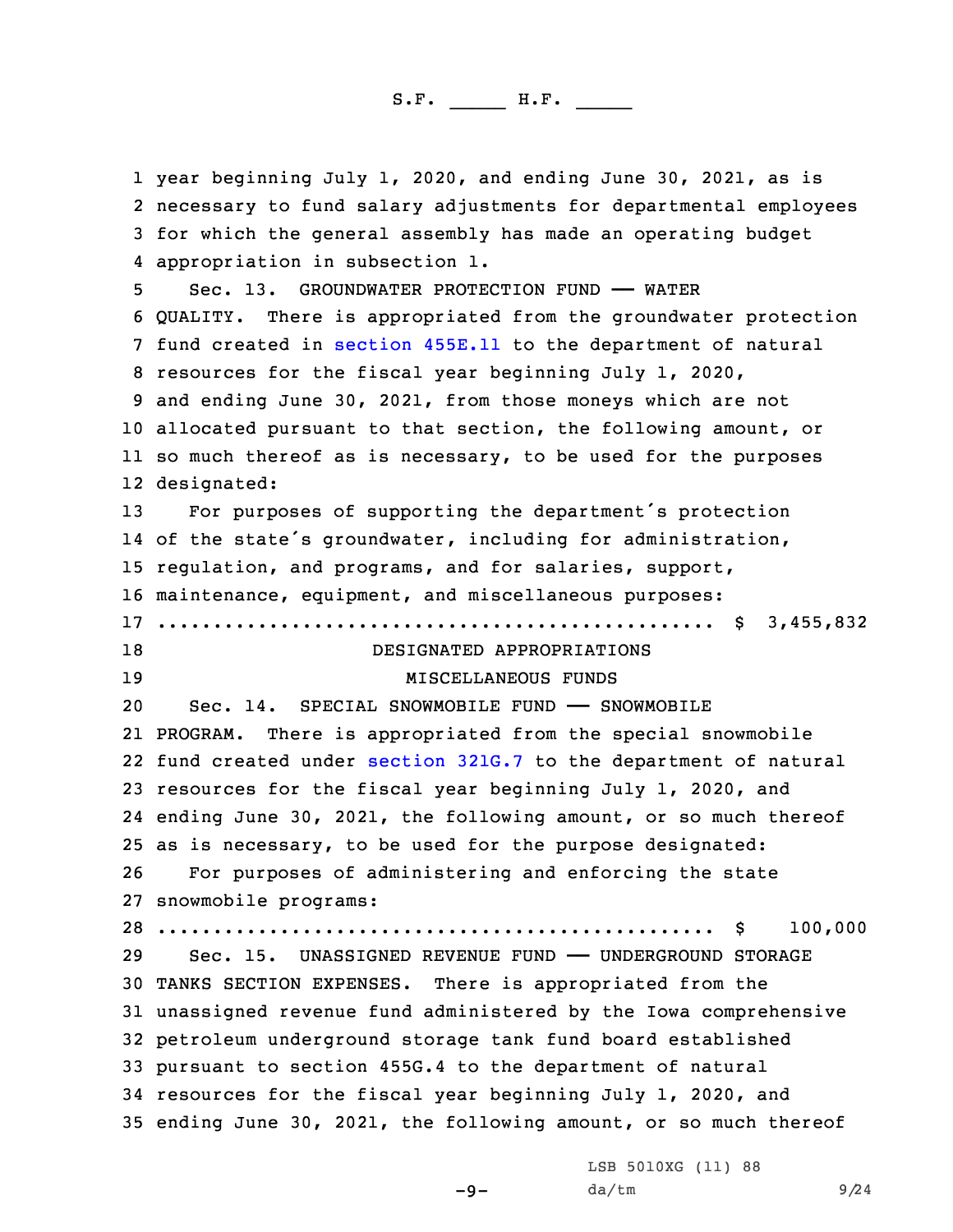as is necessary, to be used for the purpose designated: 2 For purposes of paying for administration expenses of the department's underground storage tanks section: .................................................. \$ 200,000 SPECIAL APPROPRIATIONS GENERAL FUND Sec. 16. FLOODPLAIN MANAGEMENT AND DAM SAFETY. 1. There is appropriated from the general fund of the state to the department of natural resources for the fiscal year beginning July 1, 2020, and ending June 30, 2021, the following amount, or so much thereof as is necessary, to be used for the purpose designated: For purposes of supporting floodplain management and dam 14 safety: .................................................. \$ 1,510,000 2. Of the amount appropriated in subsection 1, up to \$400,000 may be used by the department to acquire or install stream gages for purposes of tracking and predicting flood events and for compiling necessary data to improve flood frequency analysis. 21 3. Notwithstanding [section](https://www.legis.iowa.gov/docs/code/2020/8.33.pdf) 8.33, moneys appropriated in subsection 1 that remain unencumbered or unobligated at the close of the fiscal year shall not revert but shall remain available for expenditure for the purposes designated until the close of the succeeding fiscal year. Sec. 17. FORESTRY HEALTH MANAGEMENT. 1. There is appropriated from the general fund of the state to the department of natural resources for the fiscal year beginning July 1, 2020, and ending June 30, 2021, the following amount, or so much thereof as is necessary, to be used for the purposes designated: For purposes of providing for forestry health management programs: .................................................. \$ 250,000 2. Notwithstanding [section](https://www.legis.iowa.gov/docs/code/2020/8.33.pdf) 8.33, moneys appropriated in

LSB 5010XG (11) 88

da/tm 10/24

-10-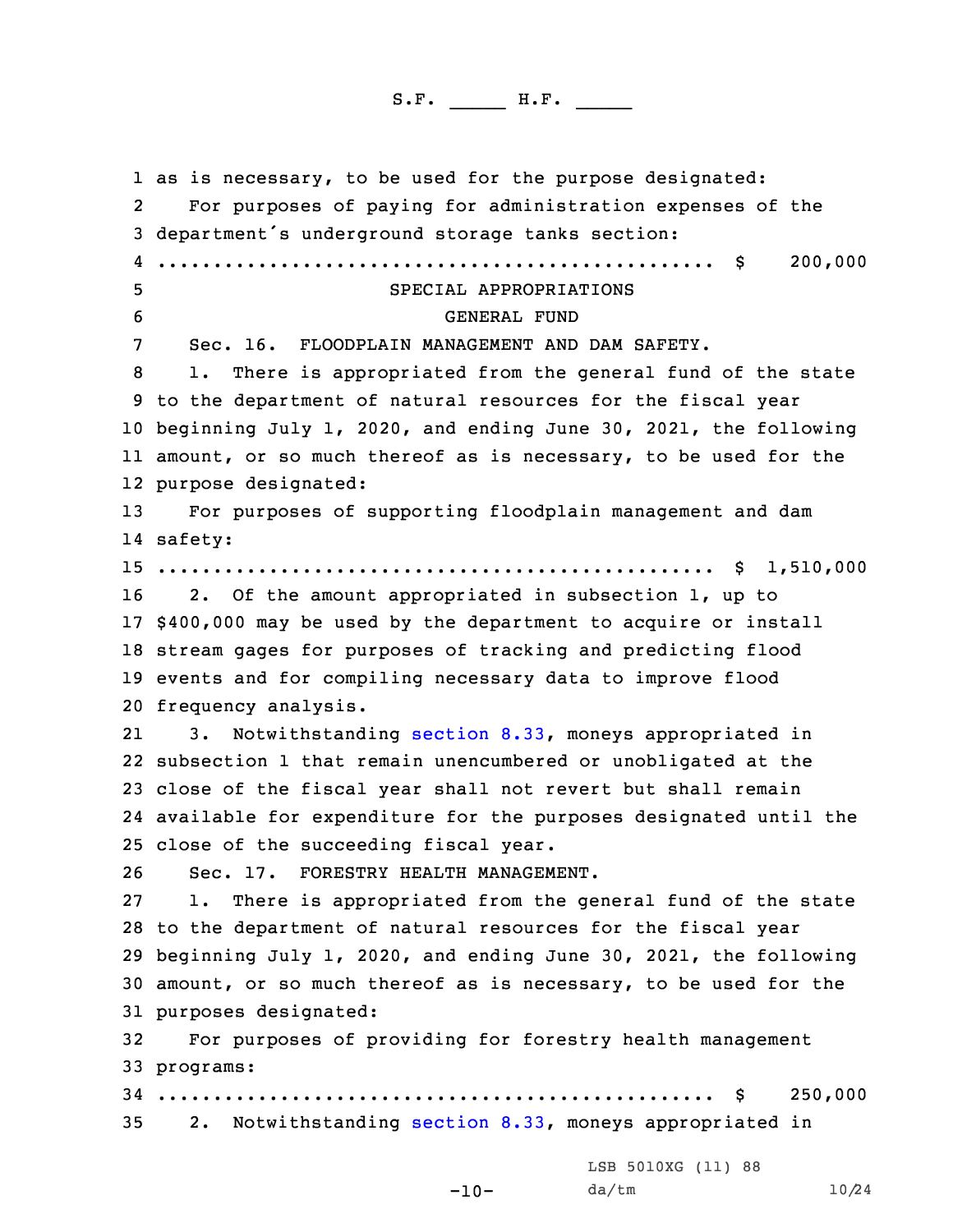this section that remain unencumbered or unobligated at the close of the fiscal year shall not revert but shall remain available to be used for the purposes designated until the close of the succeeding fiscal year. DIVISION IV IOWA STATE UNIVERSITY SPECIAL GENERAL FUND APPROPRIATIONS VETERINARY DIAGNOSTIC LABORATORY Sec. 18. VETERINARY DIAGNOSTIC LABORATORY. 1. There is appropriated from the general fund of the state to Iowa state university of science and technology for the fiscal year beginning July 1, 2020, and ending June 30, 2021, the following amount, or so much thereof as is necessary, to be used for the purposes designated: For purposes of supporting the college of veterinary medicine for the operation of the veterinary diagnostic laboratory: .................................................. \$ 4,400,000 2. a. Iowa state university of science and technology shall not reduce the amount that it allocates to support the college of veterinary medicine from any other source due to the appropriation made in this section. b. Paragraph "a" does not apply to <sup>a</sup> reduction made to support the college of veterinary medicine, if the same percentage of reduction imposed on the college of veterinary medicine is also imposed on all of Iowa state university of science and technology's budget units. 3. If by June 30, 2021, Iowa state university of science and technology fails to allocate the moneys appropriated in this section to the college of veterinary medicine in accordance with this section, the moneys appropriated in this section for that fiscal year shall revert to the general fund of the state. Sec. 19. LIVESTOCK DISEASE RESEARCH FUND. There is appropriated from the general fund of the state to Iowa state university of science and technology for the fiscal year

-11-

LSB 5010XG (11) 88 da/tm 11/24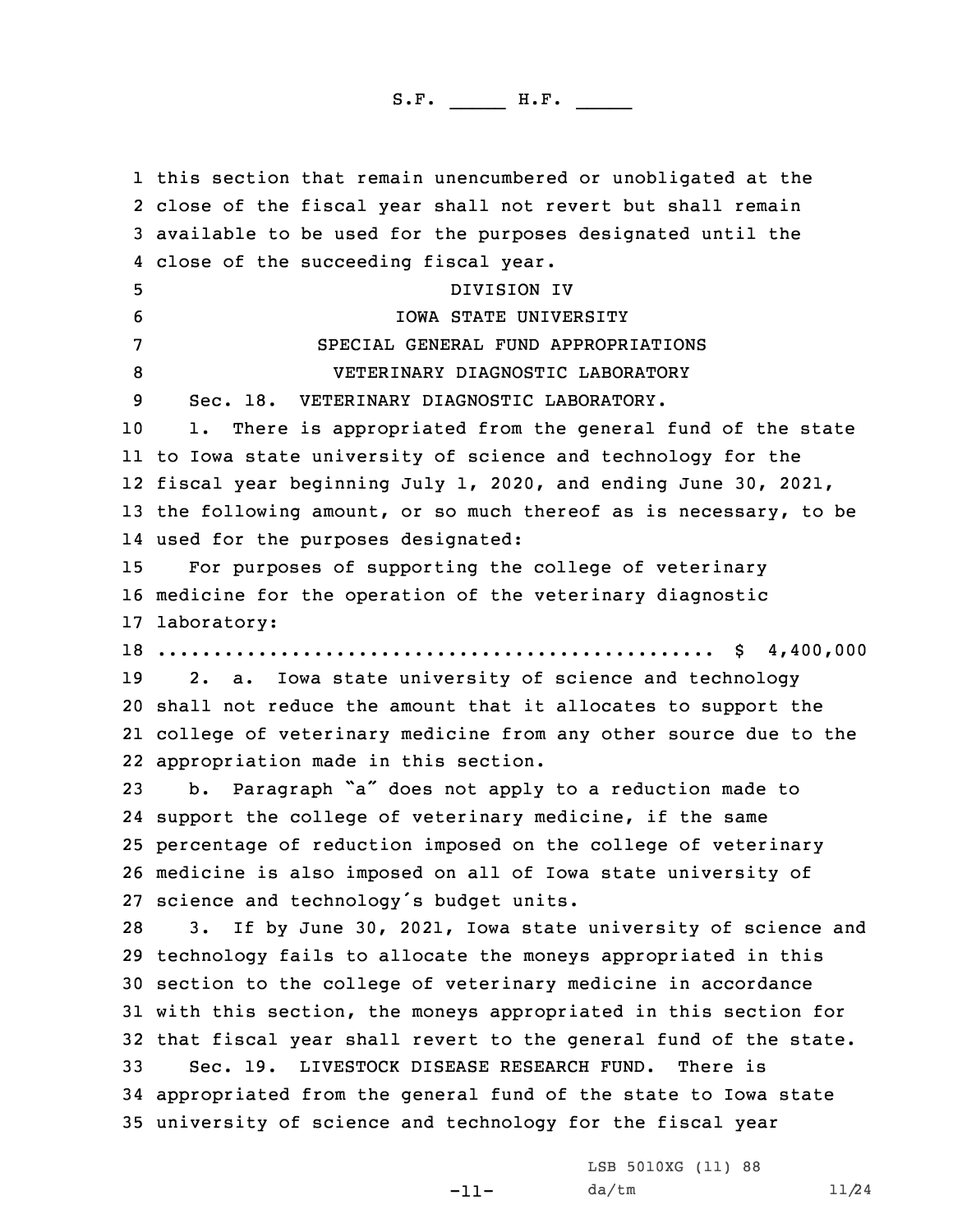beginning July 1, 2020, and ending June 30, 2021, the following amount, or so much thereof as is necessary, to be used for the purposes designated: 4 For deposit in the livestock disease research fund created in section 267.8 and for use pursuant to chapter 267: .................................................. \$ 172,844 DIVISION V 8 STATE UNIVERSITY OF IOWA SPECIAL GENERAL FUND APPROPRIATION AGRICULTURAL SAFETY AND HEALTH 11 Sec. 20. IOWA'S CENTER FOR AGRICULTURAL SAFETY AND HEALTH (I-CASH). 1. There is appropriated from the general fund of the state to the state university of Iowa for the fiscal year beginning July 1, 2020, and ending June 30, 2021, the following amount, or so much thereof as is necessary, to be used for the purposes designated: For supporting the operations of Iowa's center for agricultural safety and health, as part of the university's college of public health, and in cooperation with the department of agriculture and land stewardship, to anticipate, recognize, and prevent occupational illness and injury among members of the agricultural community: .................................................. \$ 130,000 2. As <sup>a</sup> condition of the appropriation in subsection 1, the state university of Iowa shall retain the director of Iowa's center for agricultural safety and health employed on the effective date of this Act for at least the same number of hours for the fiscal year beginning July 1, 2020, as worked by the director during the fiscal year beginning July 1, 2019. 3. The state university of Iowa shall not reduce the amount allocated to support Iowa's center for agricultural safety from any other source due to the appropriation made in this division of this Act. 4. If by June 30, 2021, the state university of Iowa fails

-12-

LSB 5010XG (11) 88 da/tm 12/24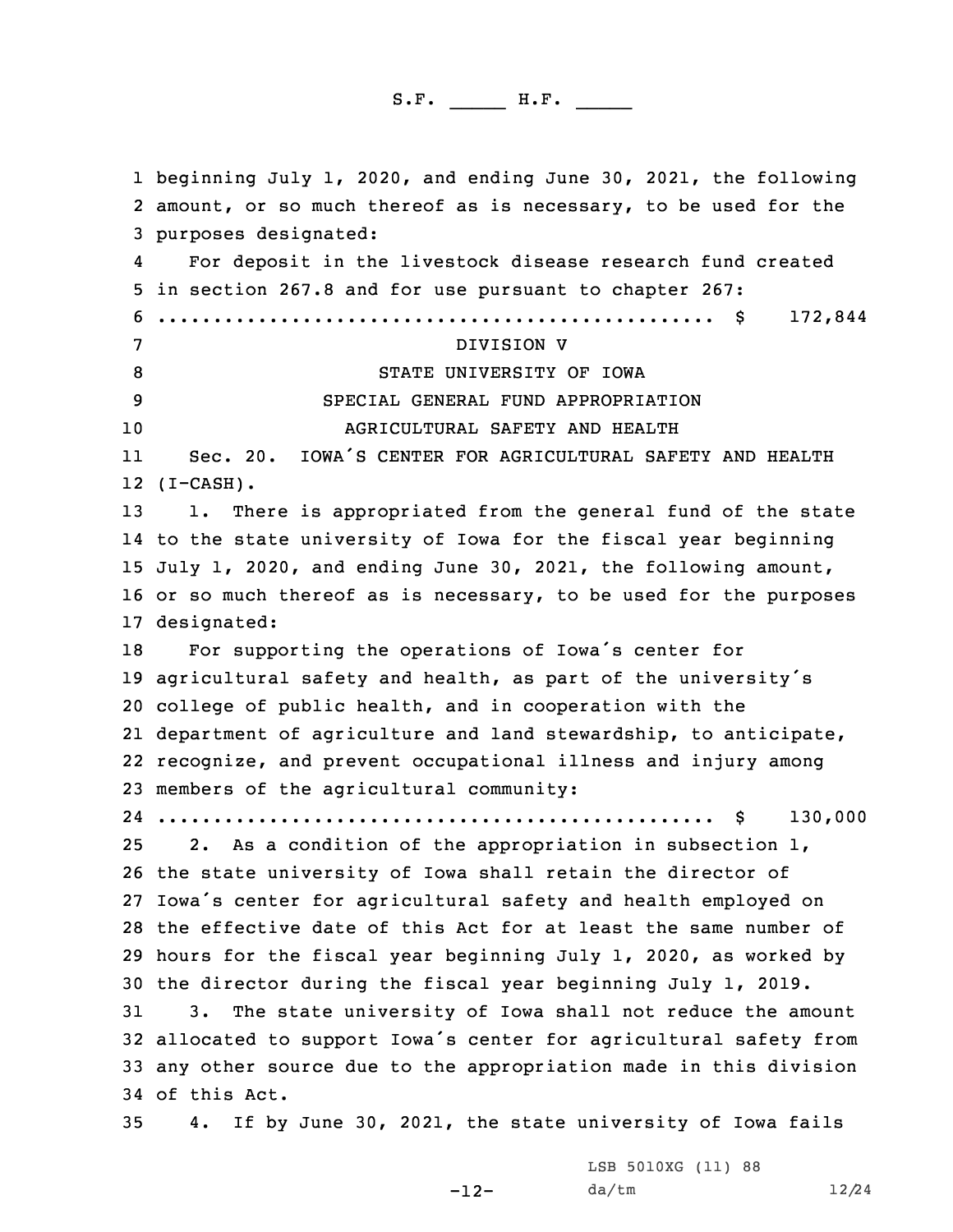to use the moneys appropriated in subsection 1 in accordance with purposes and conditions of this section, any unencumbered and unobligated moneys appropriated in subsection 1 for the fiscal year beginning July 1, 2020, and ending June 30, 2021, shall revert to the general fund of the state. In addition, if moneys are required to be reverted pursuant to section 8.33, the state university of Iowa shall transfer to the general fund from any otherwise unencumbered and unobligated moneys from any other general fund appropriation or from any moneys available from other funding sources an amount equal to the amount appropriated in subsection 1 less any amount reverted to the general fund of the state pursuant to this subsection. DIVISION VI 14 ENVIRONMENT FIRST FUND GENERAL APPROPRIATIONS Sec. 21. DEPARTMENT OF AGRICULTURE AND LAND STEWARDSHIP. There is appropriated from the environment first fund created in [section](https://www.legis.iowa.gov/docs/code/2020/8.57A.pdf) 8.57A to the department of agriculture and land stewardship for the fiscal year beginning July 1, 2020, and ending June 30, 2021, the following amounts, or so much thereof as is necessary, to be used for the purposes designated: 1. CONSERVATION RESERVE ENHANCEMENT PROGRAM (CREP) 24 a. For the conservation reserve enhancement program to restore and construct wetlands for the purposes of intercepting tile line runoff, reducing nutrient loss, improving water quality, and enhancing agricultural production practices: .................................................. \$ 500,000 b. Not more than 10 percent of the moneys appropriated in paragraph "a" may be used for costs of administration and implementation of soil and water conservation practices. c. Notwithstanding any other provision in law, the department may use moneys appropriated in this subsection, in combination with other appropriate environment first fund appropriations, for cost sharing to match United States

-13-

LSB 5010XG (11) 88 da/tm 13/24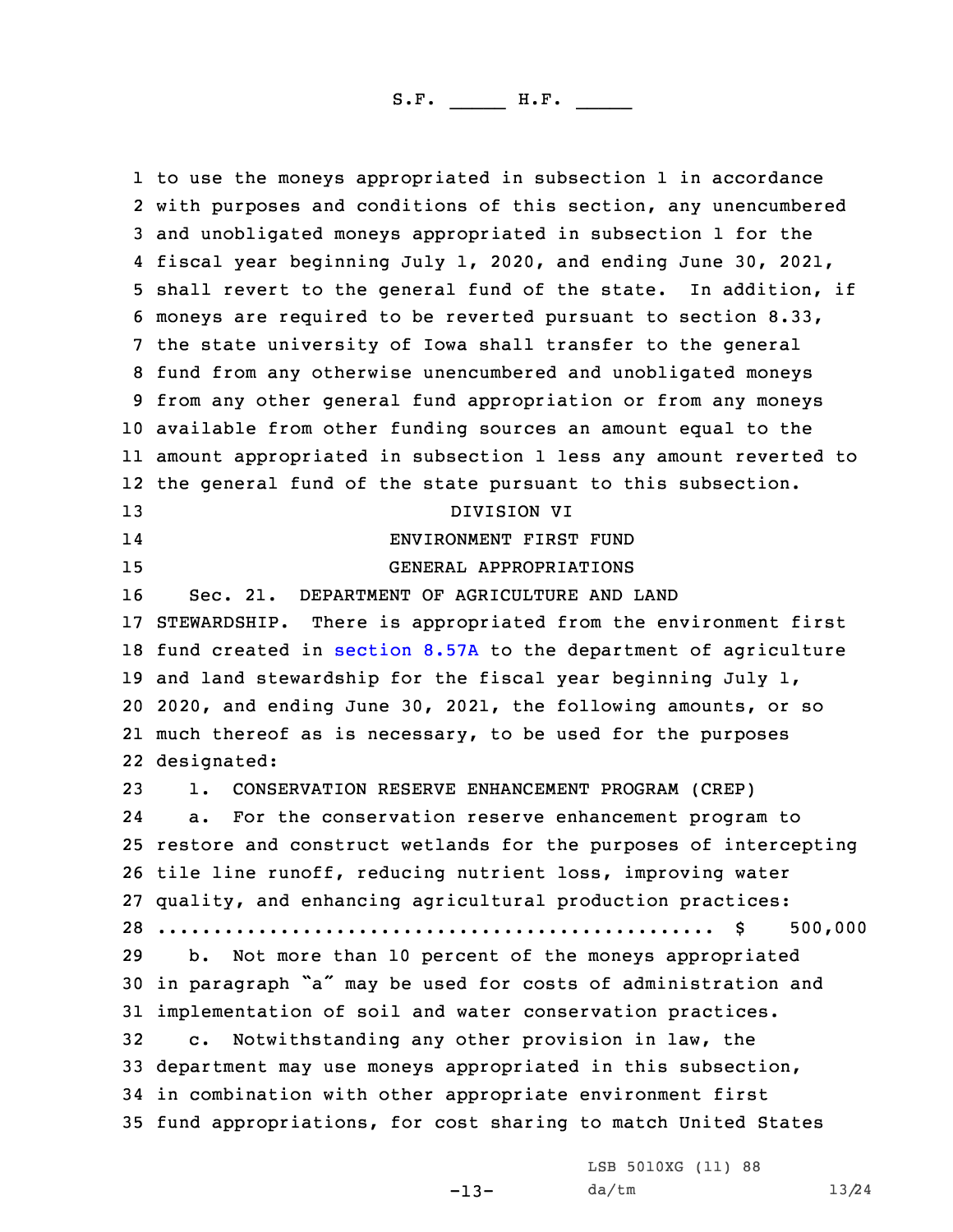department of agriculture, natural resources conservation service, wetlands reserve enhancement program (WREP) funding available to Iowa. 4 2. WATERSHED PROTECTION a. For continuation of <sup>a</sup> program that provides multiobjective resource protections for flood control, water quality, erosion control, and natural resource conservation: .................................................. \$ 450,000 b. Not more than 10 percent of the moneys appropriated in paragraph "a" may be used for costs of administration and implementation of soil and water conservation practices. 12 3. CONSERVATION RESERVE PROGRAM (CRP) a. To encourage and assist farmers in enrolling in and the implementation of the federal conservation reserve program and to work with them to enhance their revegetation efforts to improve water quality and habitat: .................................................. \$ 450,000 b. Not more than 10 percent of the moneys appropriated in paragraph "a" may be used for costs of administration and implementation of soil and water conservation practices. 21 4. SOIL AND WATER CONSERVATION 22 a. For use by the department in providing for soil and water conservation: .................................................. \$ 4,162,500 b. (1) Of the amount appropriated in paragraph "a", for transfer to the loess hills development and conservation fund created in section 161D.2: .................................................. \$ 245,000 (2) (a) Of the amount transferred to the loess hills development and conservation fund in subparagraph (1), \$225,000 shall be allocated to the fund's hungry canyons account. (b) Not more than 10 percent of the moneys allocated to the fund's hungry canyons account as provided in subparagraph division (a) may be used for administrative costs. (3) (a) Of the amount transferred to the loess hills

-14-

LSB 5010XG (11) 88 da/tm 14/24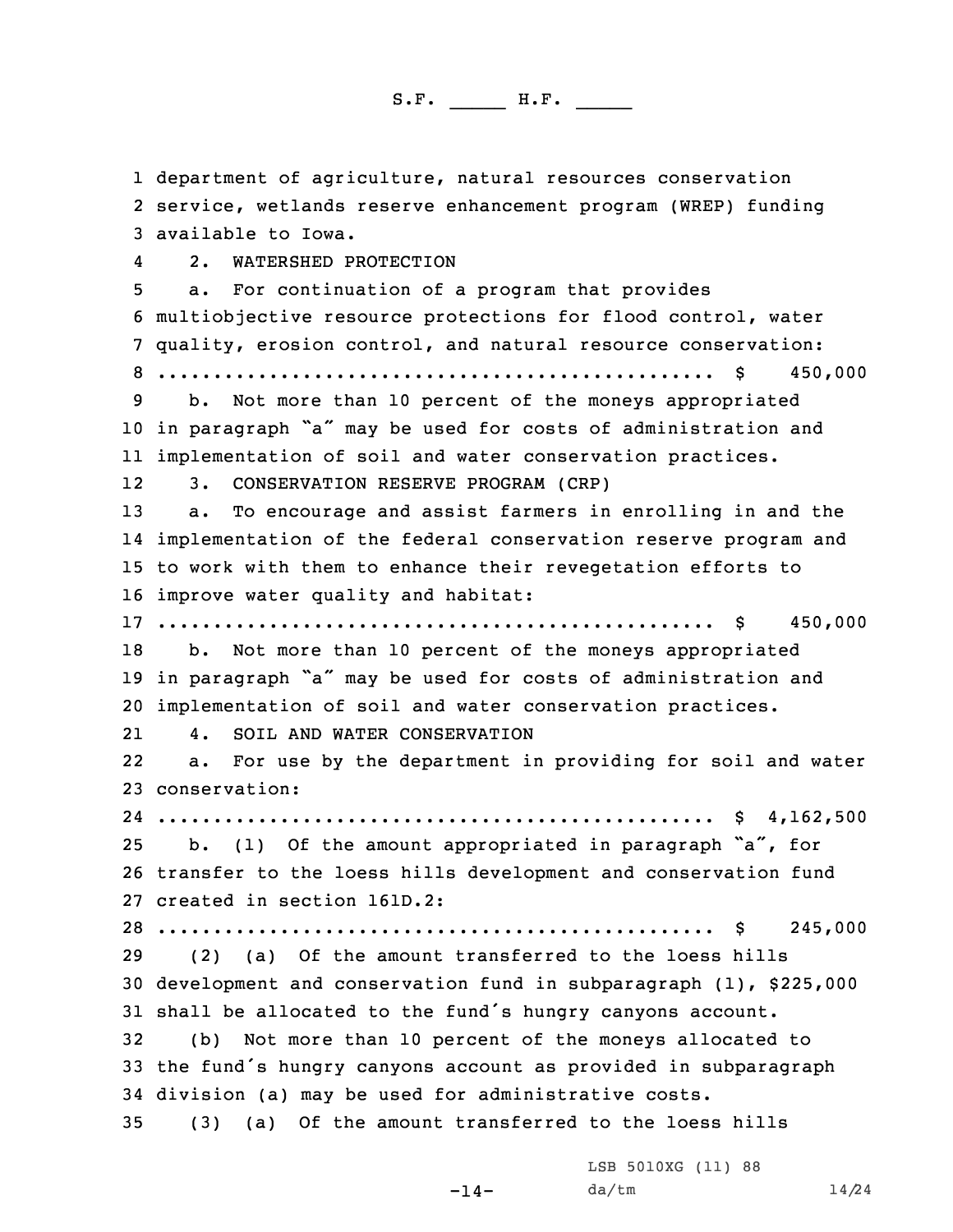development and conservation fund in subparagraph (1), \$20,000 shall be allocated to the fund's loess hills alliance account. (b) Not more than 10 percent of the moneys allocated to the fund's loess hills alliance account as provided in subparagraph division (a) may be used for administrative costs. c. Of the remaining amount appropriated in paragraph "a", for use by the department in providing for soil and water conservation administration, the conservation of soil and water resources, or the support of soil and water conservation districts: .................................................. \$ 3,917,500 12 d. Of the amount appropriated in paragraph "c" that the department allocates to <sup>a</sup> soil and water conservation district, the first \$7,500 may be expended by the district for the purpose of providing financial incentives under section 161A.73 to establish management practices for the control of soil erosion on land that is row-cropped, including but not limited to nontill planting, ridge-till planting, and contouring strip-cropping. Of any remaining amount of that appropriation allocated by the department to <sup>a</sup> district, 30 percent may be expended by the district for that same purpose. 22 e. Not more than 5 percent of the moneys appropriated in paragraph "c" may be allocated for cost sharing to address complaints filed under section [161A.47](https://www.legis.iowa.gov/docs/code/2020/161A.47.pdf). f. Of the moneys appropriated in paragraph "c", <sup>5</sup> percent shall be allocated for financial incentives to establish practices to protect watersheds above publicly owned lakes of the state from soil erosion and sediment as provided in section 29 161A.73. g. The state soil conservation and water quality committee established by [section](https://www.legis.iowa.gov/docs/code/2020/161A.4.pdf) 161A.4 may allocate moneys appropriated in paragraph "c" to conduct research and demonstration projects to promote conservation tillage and nonpoint source pollution control practices.

35 h. The allocation of moneys as financial incentives as

-15-

LSB 5010XG (11) 88 da/tm 15/24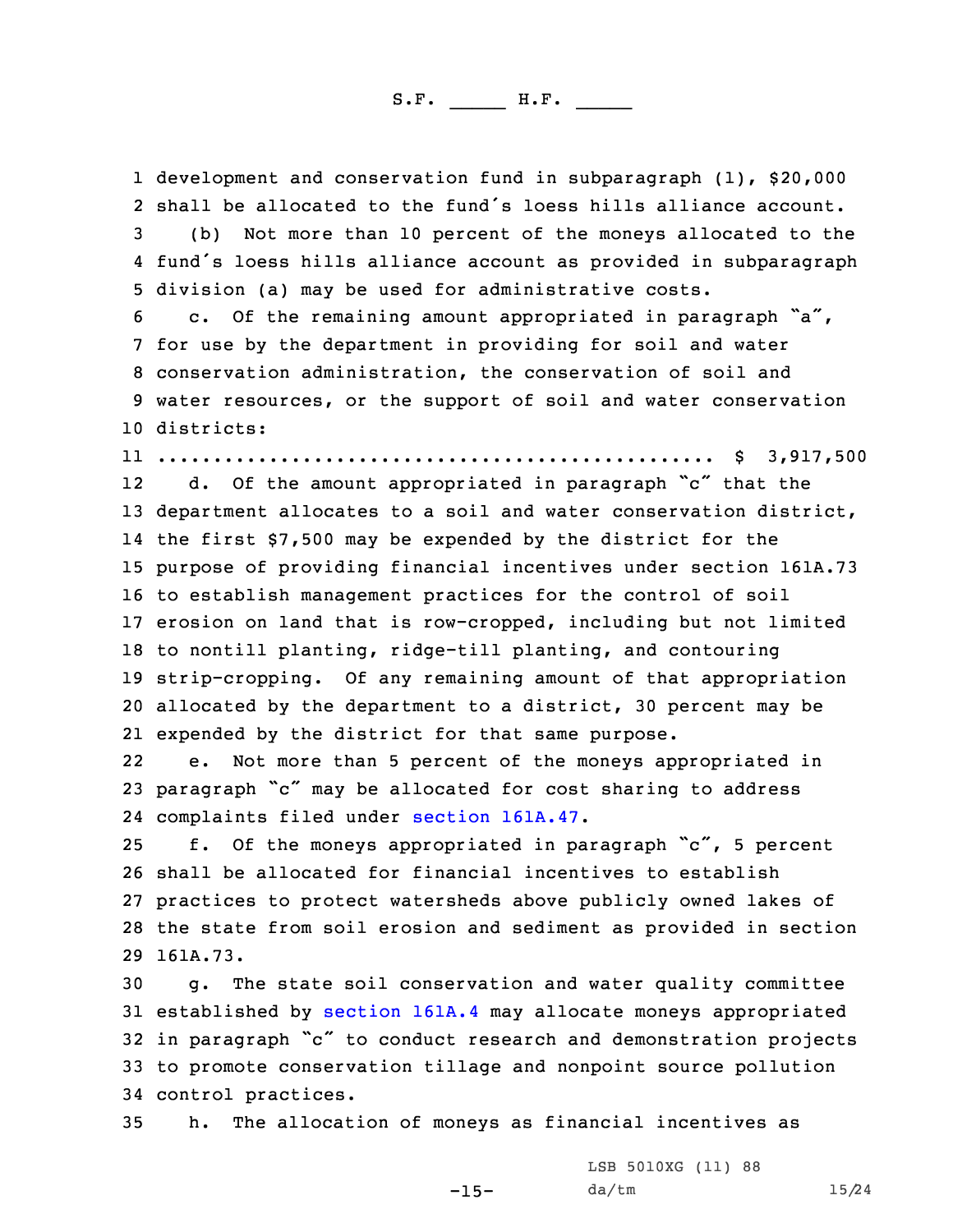provided in section [161A.73](https://www.legis.iowa.gov/docs/code/2020/161A.73.pdf) may be used in combination with moneys allocated by the department of natural resources. i. Not more than 15 percent of the moneys appropriated in paragraph "c" may be used for costs of administration and implementation of soil and water conservation practices. Sec. 22. DEPARTMENT OF NATURAL RESOURCES. There is appropriated from the environment first fund created in section 8.57A to the department of natural resources for the fiscal year beginning July 1, 2020, and ending June 30, 2021, the following amounts, or so much thereof as is necessary, to be used for the purposes designated: 12 1. STATE PARKS MAINTENANCE AND OPERATIONS For regular maintenance and operations of state parks and staff time associated with these activities: .................................................. \$ 3,117,500 2. GEOGRAPHIC INFORMATION SYSTEM (GIS) To provide local watershed managers with geographic information system data for their use in developing, monitoring, and displaying results of their watershed work: .................................................. \$ 97,500 21 3. WATER QUALITY MONITORING 22 For continuing the establishment and operation of water quality monitoring stations: .................................................. \$ 1,477,500 4. PUBLIC WATER SUPPLY SYSTEM ACCOUNT For deposit in the public water supply system account of the water quality protection fund created in section [455B.183A](https://www.legis.iowa.gov/docs/code/2020/455B.183A.pdf): .................................................. \$ 250,000 5. REGULATION OF ANIMAL FEEDING OPERATIONS For the regulation of animal feeding operations, including as provided for in [chapters](https://www.legis.iowa.gov/docs/code/2020/459.pdf) 459, 459A, and 459B: .................................................. \$ 1,320,000 6. AMBIENT AIR QUALITY For the abatement, control, and prevention of ambient air pollution in this state, including measures as necessary

LSB 5010XG (11) 88

-16-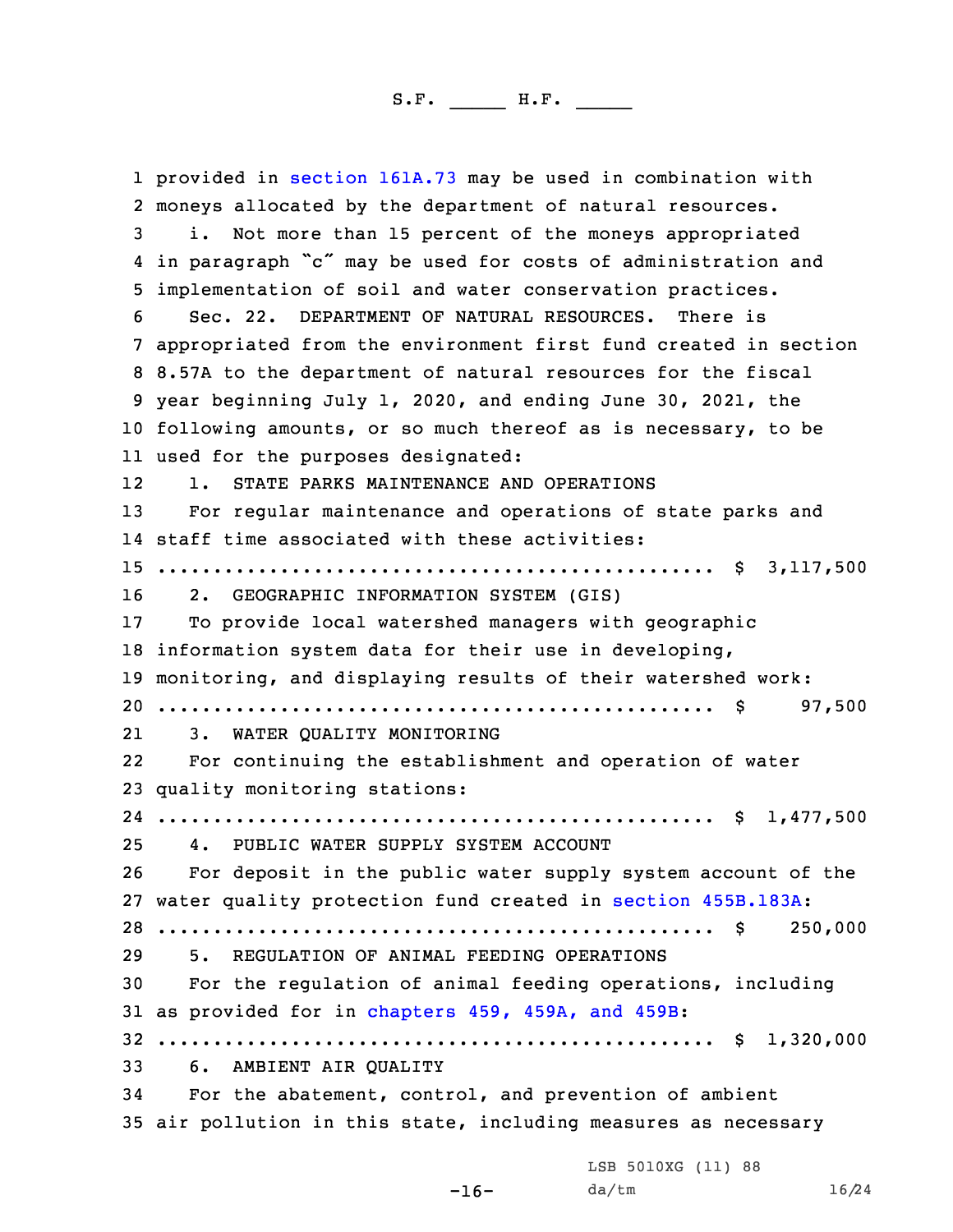to assure attainment and maintenance of ambient air quality standards from particulate matter: .................................................. \$ 425,000 4 7. FLOODPLAIN MANAGEMENT AND DAM SAFETY For supporting floodplain management and dam safety: .................................................. \$ 187,500 Sec. 23. STATE UNIVERSITY OF IOWA —— IOWA GEOLOGICAL SURVEY. There is appropriated from the environment first fund created in [section](https://www.legis.iowa.gov/docs/code/2020/8.57A.pdf) 8.57A to the state university of Iowa for the fiscal year beginning July 1, 2020, and ending June 30, 2021, the following amounts, or so much thereof as is necessary, to be used for the purposes designated: 1. OPERATIONS 14 For purposes of supporting the operations of the Iowa geological survey of the state as created within the state university of Iowa pursuant to [section](https://www.legis.iowa.gov/docs/code/2020/456.1.pdf) 456.1, including but not limited to providing analysis; data maintenance, collection, and compilation; investigative programs; and information for water supply development and protection: .................................................. \$ 200,000 21 2. WATER RESOURCE MANAGEMENT 22 For purposes of supporting the Iowa geological survey in measuring, assessing, and evaluating the quantity of water sources in this state and assisting the department of natural resources in regulating water quantity as provided in chapter 455B, division III, part 4, pursuant to sections [455B.262B](https://www.legis.iowa.gov/docs/code/2020/455B.262B.pdf) and 27 456.14: .................................................. \$ 495,000 Sec. 24. REVERSION. 1. a. Except as provided in paragraph "b", and notwithstanding [section](https://www.legis.iowa.gov/docs/code/2020/8.33.pdf) 8.33, moneys appropriated for the fiscal year beginning July 1, 2020, in this division of this Act that remain unencumbered or unobligated at the close of the fiscal year shall not revert but instead shall remain available to be used for the purposes designated until the close of the

-17-

LSB 5010XG (11) 88 da/tm 17/24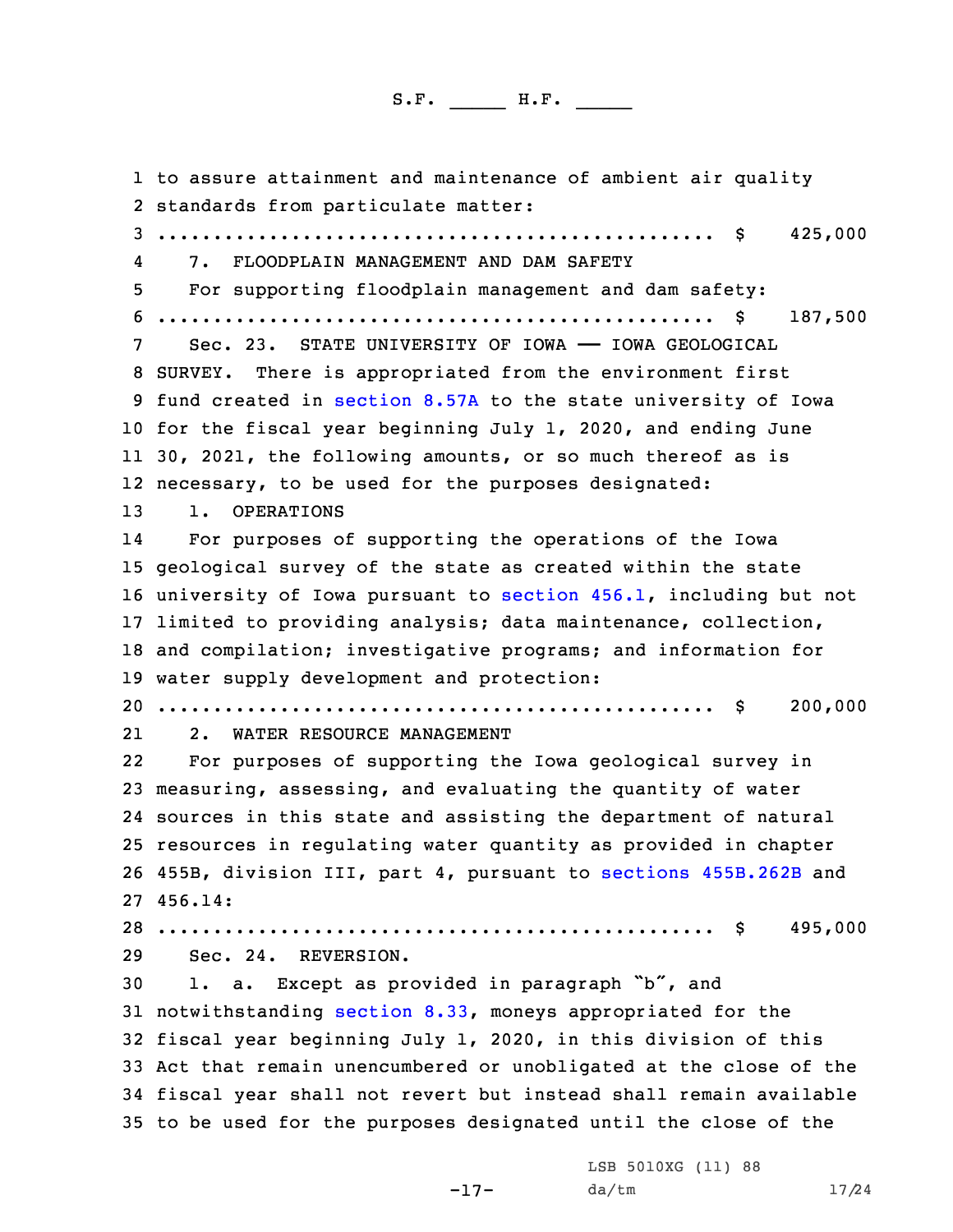succeeding fiscal year, or until the project for which the appropriation was made is completed, whichever is earlier. b. Notwithstanding section 8.33, moneys appropriated for the fiscal year beginning July 1, 2020, in this division of this Act to the department of agriculture and land stewardship to provide financial assistance for the establishment of permanent soil and water conservation practices that remain unencumbered or unobligated at the close of the fiscal year shall not revert but instead shall remain available for expenditure for the purposes designated until the close of the fiscal year beginning July 1, 2023. 12 2. Subsection 1 does not apply to moneys transferred pursuant to this division to the loess hills development and conservation fund created in section 161D.2 which shall not revert as provided in that section. DIVISION VII ENVIRONMENT FIRST FUND 18 SPECIAL APPROPRIATIONS Sec. 25. WATER QUALITY INITIATIVE —— DEPARTMENT OF AGRICULTURE AND LAND STEWARDSHIP. 21 1. There is appropriated from the environment first fund created in section 8.57A to the department of agriculture and land stewardship for the fiscal year beginning July 1, 2020, and ending June 30, 2021, the following amount, or so much thereof as is necessary, to be used for the purposes designated: For deposit in the water quality initiative fund created in section 466B.45, for purposes of supporting the water quality initiative administered by the division of soil conservation and water quality as provided in section [466B.42](https://www.legis.iowa.gov/docs/code/2020/466B.42.pdf), including salaries, support, maintenance, and miscellaneous purposes: .................................................. \$ 1,187,500 2. a. The moneys appropriated in subsection 1 shall be used to support projects in subwatersheds as designated by the division that are part of high-priority watersheds identified

LSB 5010XG (11) 88

-18-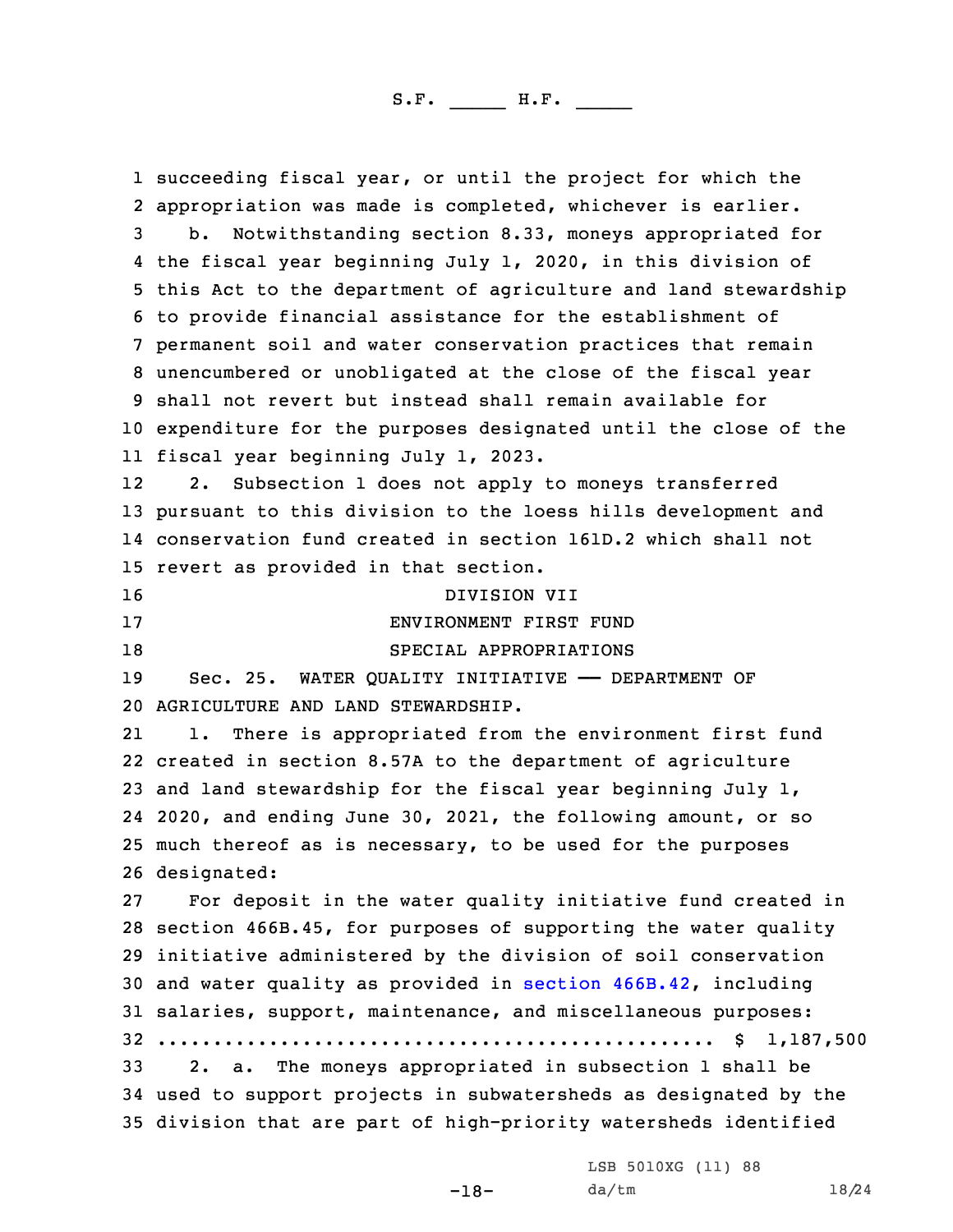1 by the water resources coordinating council established 2 pursuant to [section](https://www.legis.iowa.gov/docs/code/2020/466B.3.pdf) 466B.3.

 b. The moneys appropriated in subsection 1 shall be used to support projects in watersheds generally, including regional watersheds, as designated by the division and high-priority watersheds identified by the water resources coordinating council established pursuant to section 466B.3.

 3. In supporting projects in subwatersheds and watersheds as provided in subsection 2, all of the following shall apply: a. The demonstration projects shall utilize water quality practices as described in the Iowa nutrient reduction strategy as defined in section [455B.171](https://www.legis.iowa.gov/docs/code/2020/455B.171.pdf).

 b. The division shall implement demonstration projects as provided in paragraph "a" by providing for participation by persons who hold <sup>a</sup> legal interest in agricultural land used in farming. To every extent practical, the division shall provide for collaborative participation by such persons who hold <sup>a</sup> legal interest in agricultural land located within the same subwatershed.

 c. The division shall implement <sup>a</sup> demonstration project on <sup>a</sup> cost-share basis as determined by the division. However, except for edge-of-field practices, the state's share of the amount shall not exceed 50 percent of the estimated cost of establishing the practice as determined by the division or 50 percent of the actual cost of establishing the practice, whichever is less.

 d. The demonstration projects shall be used to educate other persons about the feasibility and value of establishing similar water quality practices. The division shall promote field day events for purposes of allowing interested persons to establish water quality practices on their agricultural land.

 e. The division shall conduct water quality evaluations within supported subwatersheds. Within <sup>a</sup> reasonable period after accumulating information from such evaluations, the division shall create an aggregated database of water quality

-19-

LSB 5010XG (11) 88 da/tm 19/24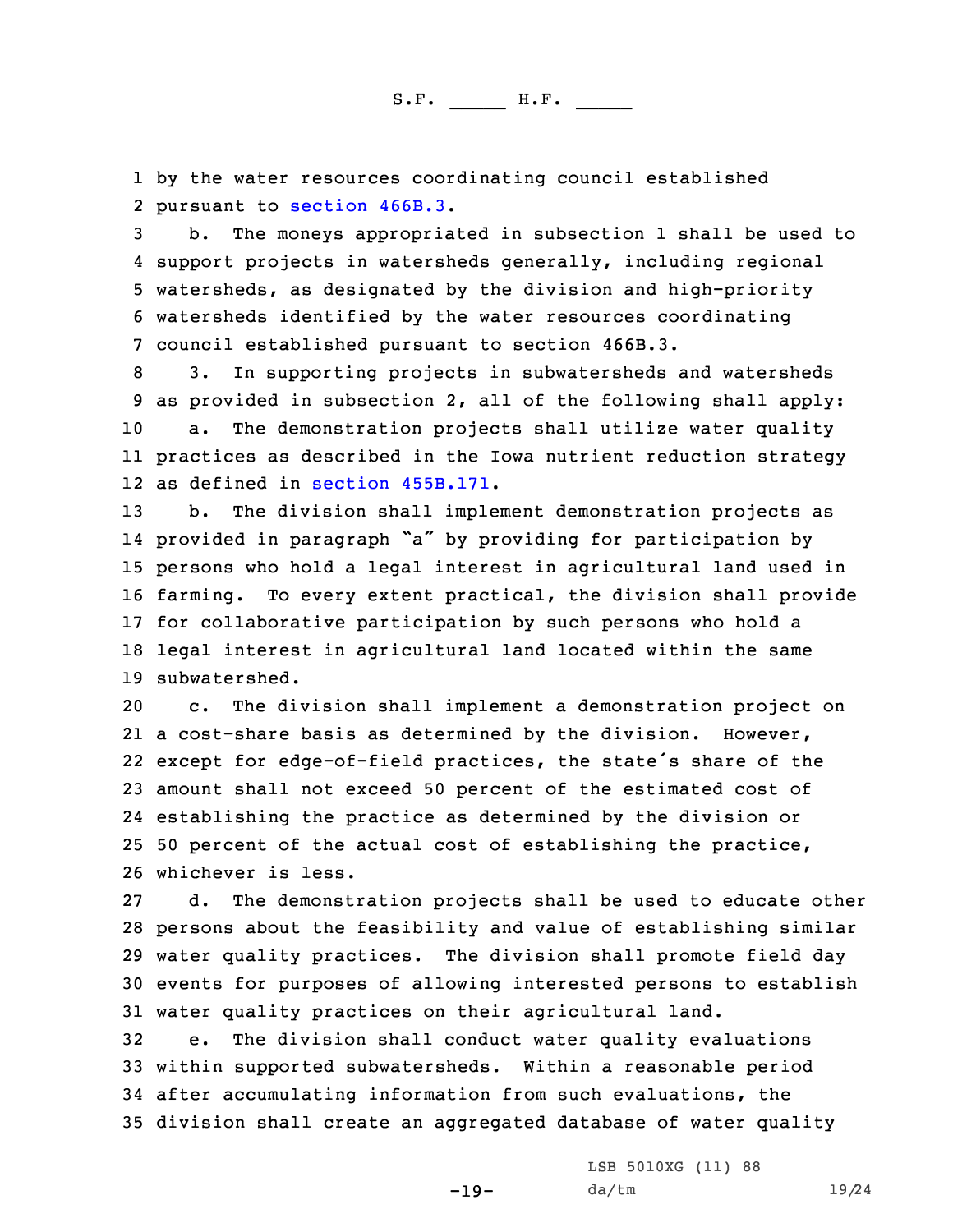1 practices. Any information identifying <sup>a</sup> person holding <sup>a</sup> 2 legal interest in agricultural land or specific agricultural 3 land shall be <sup>a</sup> confidential record under [section](https://www.legis.iowa.gov/docs/code/2020/22.7.pdf) 22.7.

4 4. The moneys appropriated in subsection 1 shall be used to support education and outreach in <sup>a</sup> manner that encourages persons who hold <sup>a</sup> legal interest in agricultural land used for farming to implement water quality practices, including the establishment of such practices in watersheds generally, and not limited to subwatersheds or high-priority watersheds.

10 5. The moneys appropriated in subsection 1 may be used 11 to contract with persons to coordinate the implementation of 12 efforts provided in this section.

 6. The moneys appropriated in subsection 1 may be used by the department to support urban soil and water conservation efforts, which may include but are not limited to management practices related to bioretention, landscaping, the use of permeable or pervious pavement, and soil quality restoration. The moneys shall be allocated on <sup>a</sup> cost-share basis as provided in chapter 161A.

 7. Notwithstanding any other provision of law to the contrary, the department may use moneys appropriated in subsection 1 to carry out the provisions of this section on <sup>a</sup> cost-share basis in combination with other moneys available to the department from <sup>a</sup> state or federal source.

 8. Not more than 10 percent of the moneys appropriated in this section may be used to pay for the costs of administering and implementing the water quality initiative by the department's division of soil conservation and water quality as provided in section 466B.42 and this section.

30 DIVISION VIII

 IOWA RESOURCES ENHANCEMENT AND PROTECTION FUND Sec. 26. REAP —— IN LIEU OF GENERAL FUND APPROPRIATION. In lieu of the standing appropriation in section [455A.18](https://www.legis.iowa.gov/docs/code/2020/455A.18.pdf), there is appropriated from the environment first fund created in section 8.57A to the Iowa resources enhancement and protection fund

-20-

LSB 5010XG (11) 88 da/tm 20/24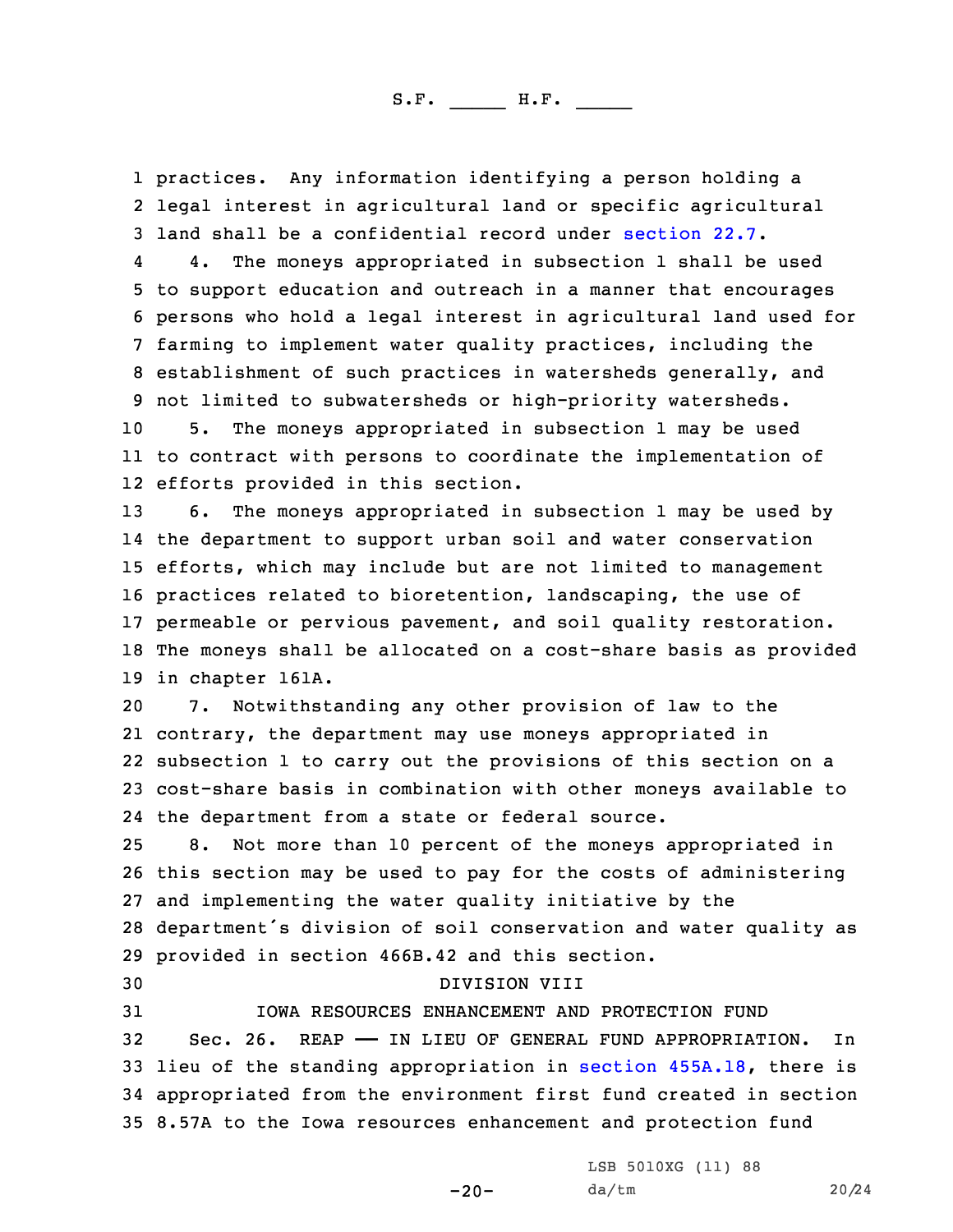1 for the fiscal year beginning July 1, 2020, and ending June

 30, 2021, the following amount, to be allocated as provided in section 455A.19: .................................................. \$ 6,000,000 Sec. 27. REAP —— OPEN SPACES ACCOUNT —— STATE PARK MAINTENANCE AND REPAIR. Notwithstanding section 455A.19, subsection 1, paragraph "a", subparagraph (1), of the moneys allocated to the open spaces account of the Iowa resources enhancement and protection fund, up to \$1,000,000 may be used by the department of natural resources for state park maintenance and repair for the fiscal year beginning July 1, 2020, and ending on June 30, 2021. EXPLANATION 14 **The inclusion of this explanation does not constitute agreement with the explanation's substance by the members of the general assembly.** GENERAL. This bill relates to agriculture and natural resources by making appropriations for the fiscal year 2020-2021 to support related entities, including the department of agriculture and land stewardship (DALS), the department of natural resources (DNR), and Iowa state university (ISU), and the university of Iowa (UI). 22 The bill primarily appropriates moneys to DALS and DNR. The appropriations are made to support those departments for administration, regulation, and support of programs. The bill requires the departments to submit quarterly reports to the general assembly and department of management regarding the expenditure of appropriated moneys. The bill also provides moneys to support specific programs or projects administered by those departments. The bill appropriates moneys from <sup>a</sup> number of sources, including the general fund of the state (general fund), the state fish and game protection fund, the groundwater protection fund, and the environment first fund (EFF). Appropriations are made from <sup>a</sup> number of sources to support the water quality initiative (WQI). The bill is organized into divisions.

-21-

LSB 5010XG (11) 88 da/tm 21/24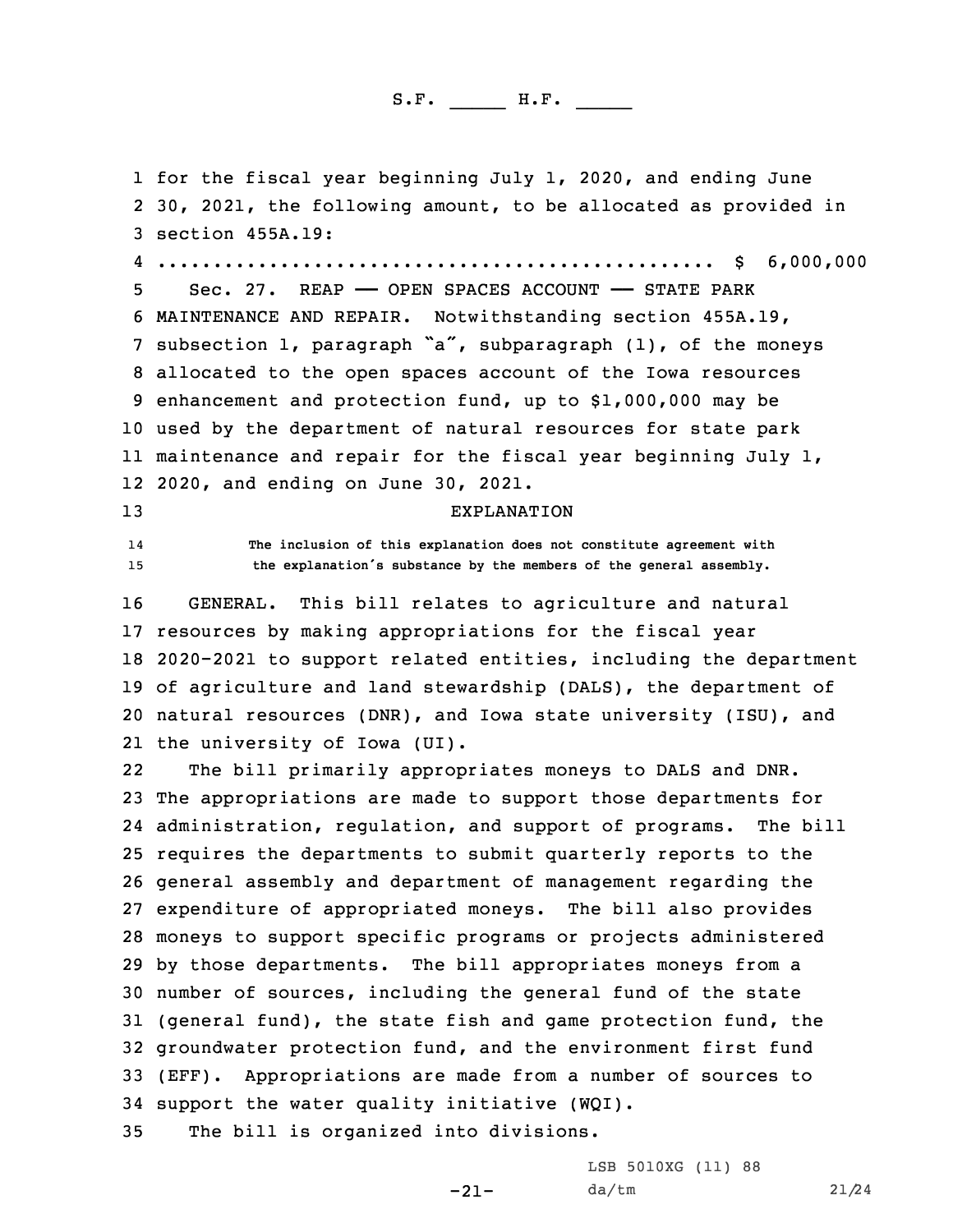1 DALS —— GENERAL FUND APPROPRIATIONS. The bill appropriates moneys to DALS from the general fund in order to support its administrative divisions, including consumer protection and industry services, soil conservation, and food safety and animal health. Moneys are transferred to ISU to support its midwest grape and wine institute.

 DALS —— MISCELLANEOUS FUNDS —— DESIGNATED APPROPRIATIONS. The bill appropriates moneys from several sources to support <sup>a</sup> number of designated purposes, including moneys derived from unclaimed winnings from horse and dog races, for administration and enforcement of racing regulations; and moneys credited to the renewable fuel infrastructure fund, for purposes of regulating motor fuel.

14 DALS —— SPECIAL GENERAL FUND APPROPRIATIONS. The bill also makes special appropriations from the general fund to DALS in order to support specific purposes including milk inspection, the local food and farm program, an agricultural education organization, assistance to farmers with disabilities, for foreign animal disease preparedness, and agricultural drainage well closures.

21 DALS —— GENERAL FUND APPROPRIATIONS —— WATER QUALITY. The 22 bill appropriates moneys from the general fund to DALS for 23 deposit in the water quality initiative fund, to support the 24 WQI including high-priority watershed projects.

 DNR —— GENERAL FUND AND OTHER MAJOR FUNDS APPROPRIATIONS. The bill makes appropriations from <sup>a</sup> number of funds to DNR in order to support its administrative divisions involving natural resources and environmental protection from the general fund, the state fish and game protection fund, and the groundwater protection fund.

 DNR —— MISCELLANEOUS FUNDS —— DESIGNATED APPROPRIATIONS. The bill appropriates moneys to DNR from <sup>a</sup> number of sources to support designated purposes, including moneys deposited in the special snowmobile fund to provide for administering and enforcing the state snowmobile programs; and moneys deposited

-22-

LSB 5010XG (11) 88 da/tm 22/24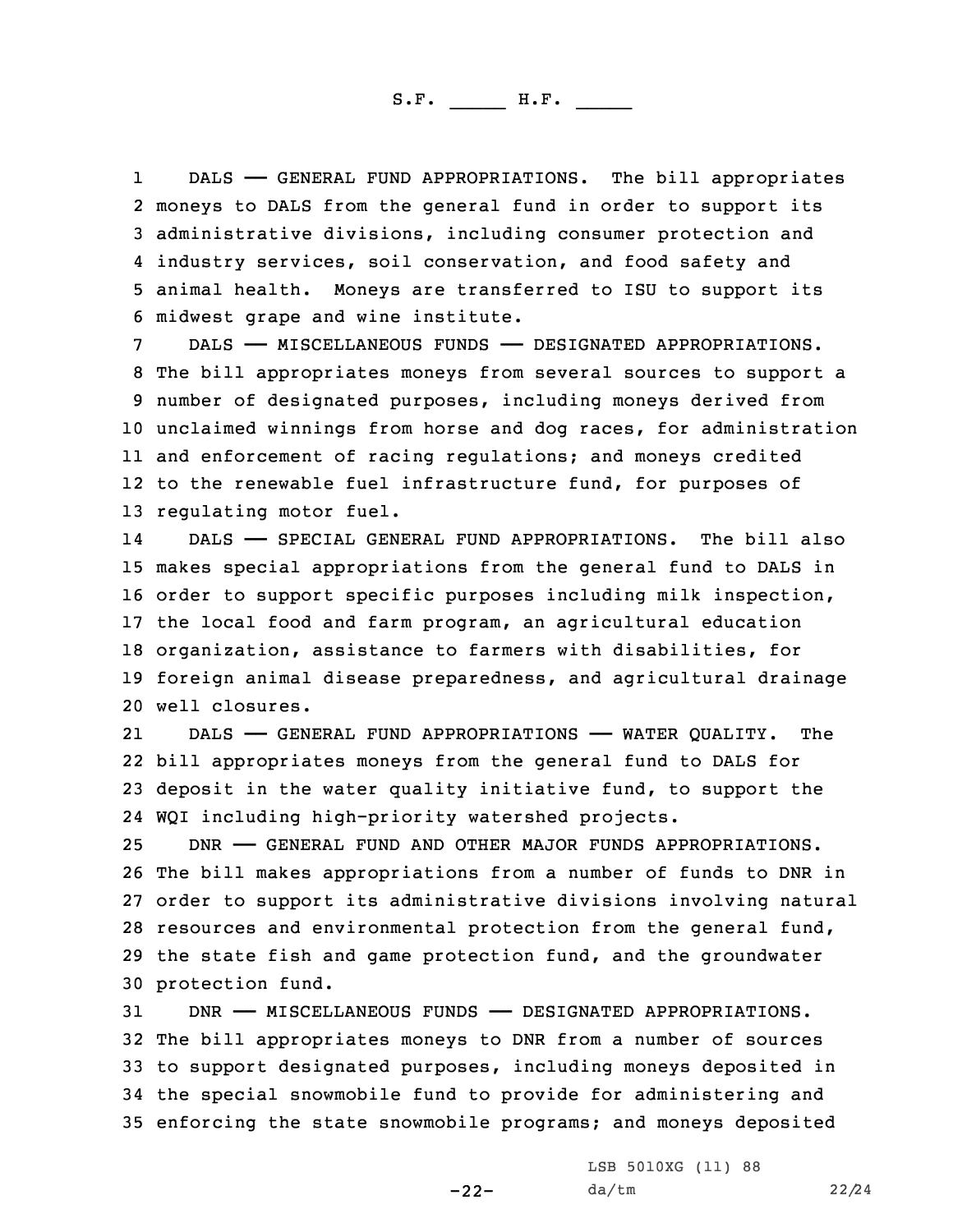in the unassigned revenue fund for purposes of paying for administration of DNR's underground storage tanks section. DNR —— SPECIAL GENERAL FUND APPROPRIATIONS. The bill also makes special appropriations from the general fund to DNR in order to support specific purposes including floodplain management and dam safety and forestry health management programs.

 ISU —— SPECIAL GENERAL FUND APPROPRIATIONS. The bill appropriates moneys from the general fund to ISU to support the operation of its veterinary diagnostic laboratory. The bill appropriates moneys for deposit in the livestock disease research fund.

 UI —— SPECIAL GENERAL FUND APPROPRIATIONS. The bill makes appropriations from the general fund to UI to support the operations of Iowa's center for agricultural safety and health which is part of UI's college of public health.

17 DALS, DNR, AND UI - EFF - GENERAL APPROPRIATIONS. The bill appropriates moneys from the EFF to support <sup>a</sup> number of programs administered by DALS, DNR, and UI. For DALS, the moneys are appropriated to support programs involving soil conservation, watershed protection and nutrient management, and the loess hills development and conservation fund. For DNR, moneys are appropriated to support programs involving state parks, geographic information systems, water quality monitoring, public water supplies, regulation of animal feeding operations, air quality, and floodplain management and dam safety. For UI, moneys are appropriated to support the Iowa geological survey. The bill includes provisions that delay the reversion of these moneys.

 EFF —— SPECIAL APPROPRIATIONS FOR WQI. The bill appropriates moneys from the EFF to the water quality initiative fund subject to the same conditions applicable to moneys appropriated to the fund from the general fund.

34 IOWA RESOURCES ENHANCEMENT AND PROTECTION (REAP) FUND —— EFF 35 APPROPRIATION IN LIEU OF GENERAL FUND APPROPRIATION. An amount

LSB 5010XG (11) 88

-23-

da/tm 23/24